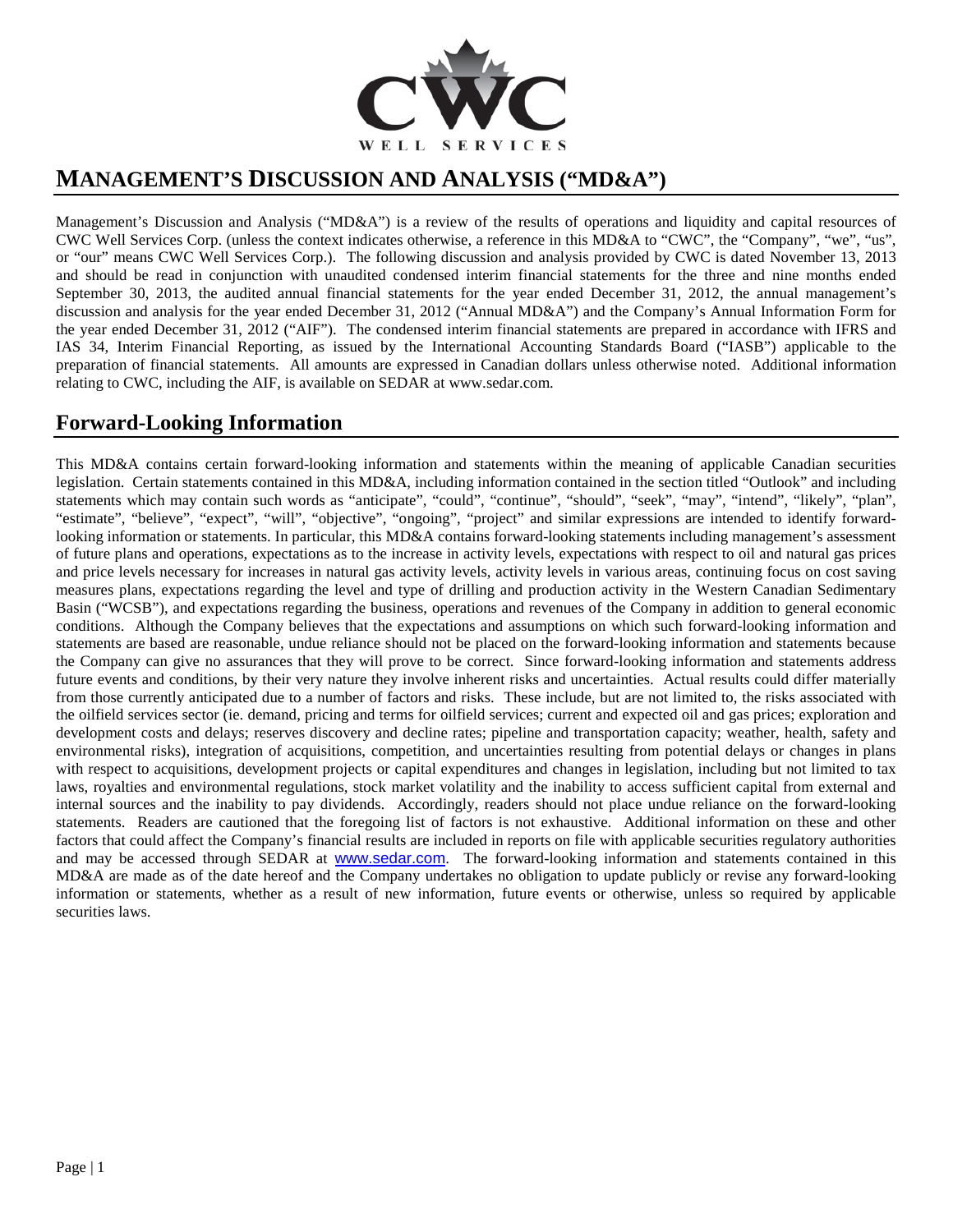### **Corporate Overview**

CWC Well Services Corp. is a premier well servicing company operating in the Western Canadian Sedimentary Basin with a complementary suite of oilfield services including service rigs, coil tubing, snubbing and well testing. The Company's corporate office is located in Calgary, Alberta, with operational locations in Red Deer, Provost, Lloydminster, Brooks, Slave Lake and Grande Prairie, Alberta and Weyburn, Saskatchewan.

Management is comprised of experienced oilfield service personnel who have a track record of successfully creating shareholder value. The Company's shares trade on the TSX Venture Exchange under the symbol "CWC".

### **Highlights for the Three Months Ended September 30, 2013**

- Revenue increased 6% to \$28.6 million for the three months ended September 30, 2013 as compared to \$26.9 million in the third quarter of 2012.
- EBITDAS increased 19% to \$7.6 million for the three months ended September 30, 2013 as compared to \$6.3 million in the third quarter of 2012.
- Net income increased by 30% to \$1.6 million (which includes a \$0.7 million one-time charge to depreciation) compared to net income of \$1.3 million in the third quarter of 2012.
- Took delivery of two new freestanding mobile single service rigs, bringing CWC's service rig fleet to 71 service rigs at September 30, 2013. One of these rigs was deployed in the third quarter and the other was deployed subsequent to September 30, 2013. All three new service rigs builds in 2013 were completed within the approved capital budget at a cost of \$8.2 million.

# **Highlights for the Nine Months Ended September 30, 2013**

- Revenue was \$81.8 million for the nine months ended September 30, 2013 as compared to \$82.9 million in the first three quarters of 2012.
- EBITDAS increased 3% to \$18.6 million for the nine months ended September 30, 2013 as compared to \$18.0 million in the first three quarters of 2012.
- Net income was \$2.7 million for the nine months ended September 30, 2013 as compared to \$3.1 million in the first three quarters of 2012.
- Completed the 2013 capital build program for service rigs with one service rig being delivered during the second quarter and two service rigs delivered in the third quarter. All three new service rig builds were completed within budget.
- Entered into a new three year long term credit facility providing the Company with \$75 million of immediately available long term bank debt from a syndicate of three Canadian financial institutions and \$25 million of additional borrowings subject to the banker's prior consent. Interest rates under the facilities are lower than under the previous term debt facilities.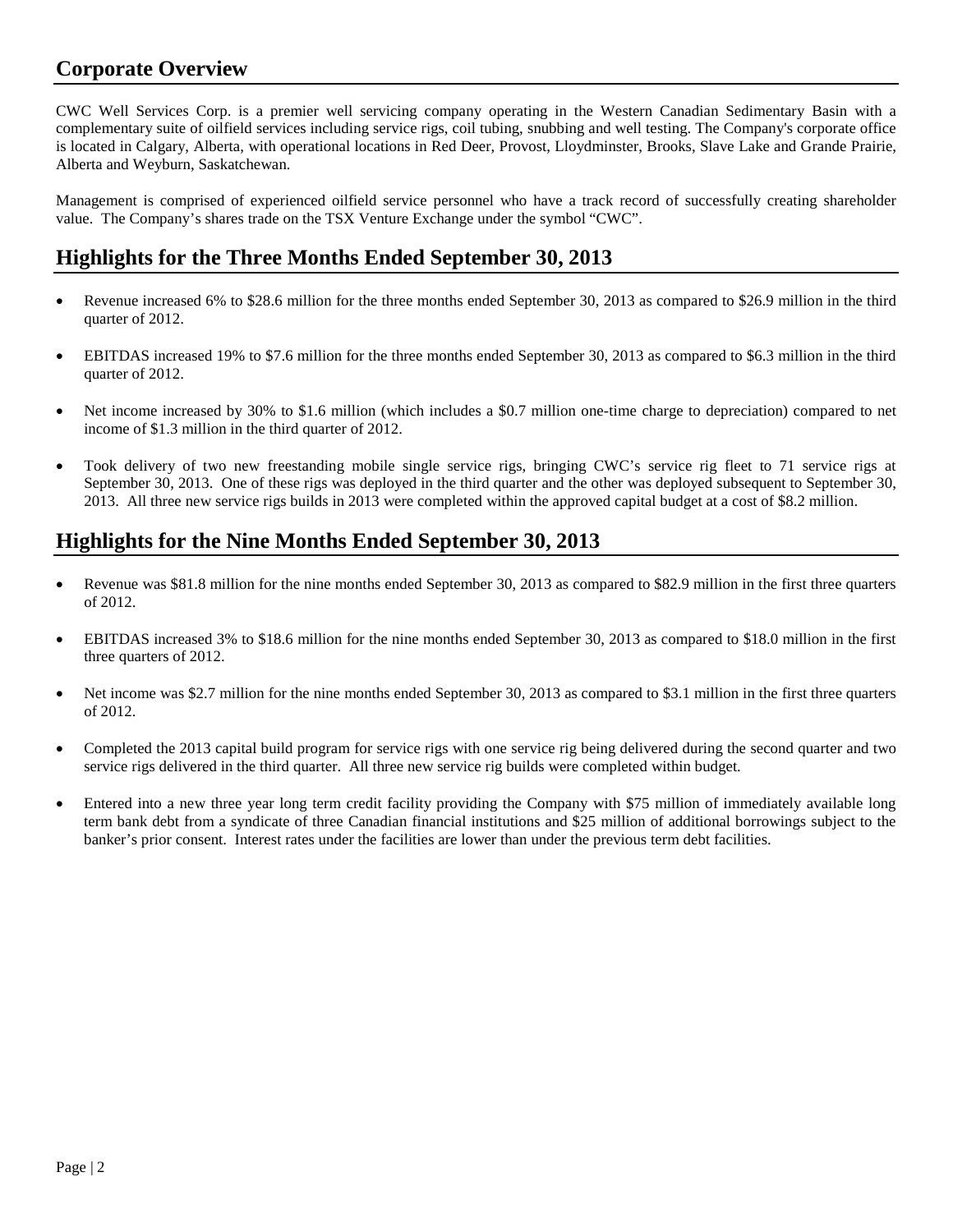| \$ thousands, except shares, per share amounts,                                                           |               | Three months ended<br>September 30, |          | Nine months ended<br>September 30, |             |            |  |
|-----------------------------------------------------------------------------------------------------------|---------------|-------------------------------------|----------|------------------------------------|-------------|------------|--|
| margins and ratios                                                                                        | 2013          | 2012                                | % Change | 2013                               | 2012        | $%$ Change |  |
| <b>FINANCIAL RESULTS</b>                                                                                  |               |                                     |          |                                    |             |            |  |
| Revenue                                                                                                   |               |                                     |          |                                    |             |            |  |
| Well servicing                                                                                            | 26,264        | 24.921                              | 5%       | 75,826                             | 75.672      | $0\%$      |  |
| Other oilfield services                                                                                   | 2,295         | 1.966                               | 17%      | 5,956                              | 7,264       | (18%)      |  |
|                                                                                                           | 28,559        | 26,887                              | 6%       | 81,782                             | 82,936      | $(1\%)$    |  |
| EBITDAS <sup>(1)</sup>                                                                                    | 7,578         | 6,348                               | 19%      | 18,573                             | 17,998      | 3%         |  |
| EBITDAS margin $(\%)^{(1)}$                                                                               | 27%           | 24%                                 |          | 23%                                | 22%         |            |  |
| Funds from (used in) operations $(1)$                                                                     | 7,578         | 6,348                               | 19%      | 18,573                             | 17,996      | 3%         |  |
| Net income                                                                                                | 1,629         | 1,255                               | 30%      | 2,667                              | 3,054       | (13%)      |  |
| Net income margin (%)                                                                                     | 6%            | 5%                                  |          | 3%                                 | 4%          |            |  |
| Dividends declared<br>Per share information                                                               | 2,610         | 2,670                               |          | 7,822                              | 7,724       |            |  |
| Weighted average number of shares outstanding<br>– basic<br>Weighted average number of shares outstanding | 155, 128, 284 | 154,986,513                         |          | 155,037,479                        | 155,524,618 |            |  |
| - diluted                                                                                                 | 159,839,017   | 159,636,660                         |          | 159,731,827                        | 160,316,559 |            |  |
| EBITDAS <sup>(1)</sup> per share - basic and diluted<br>Funds from operations per share - basic and       | 0.05          | 0.04                                |          | 0.12                               | 0.12        |            |  |
| diluted                                                                                                   | 0.05          | 0.04                                |          | 0.12                               | 0.12        |            |  |
| Net income per share - basic and diluted                                                                  | 0.01          | 0.01                                |          | 0.02                               | 0.02        |            |  |

|                                                       | September 30, | December 31, |
|-------------------------------------------------------|---------------|--------------|
| \$ thousands, except margins and ratios               | 2013          | 2012         |
|                                                       |               |              |
| <b>FINANCIAL POSITION AND LIQUIDITY</b>               |               |              |
| Working capital (excluding debt) $(1)$                | 12.963        | 13,846       |
| Working capital (excluding debt) ratio <sup>(1)</sup> | 2.2:1         | 2.3:1        |
| Total assets                                          | 150,522       | 152,680      |
| Total Long-term debt (including current portion)      | 46.396        | 45,004       |
| Shareholders' equity                                  | 91.537        | 96,465       |

 $<sup>(1)</sup>$  Please refer to the "Reconciliation of Non-IFRS Measures" section for further information.</sup>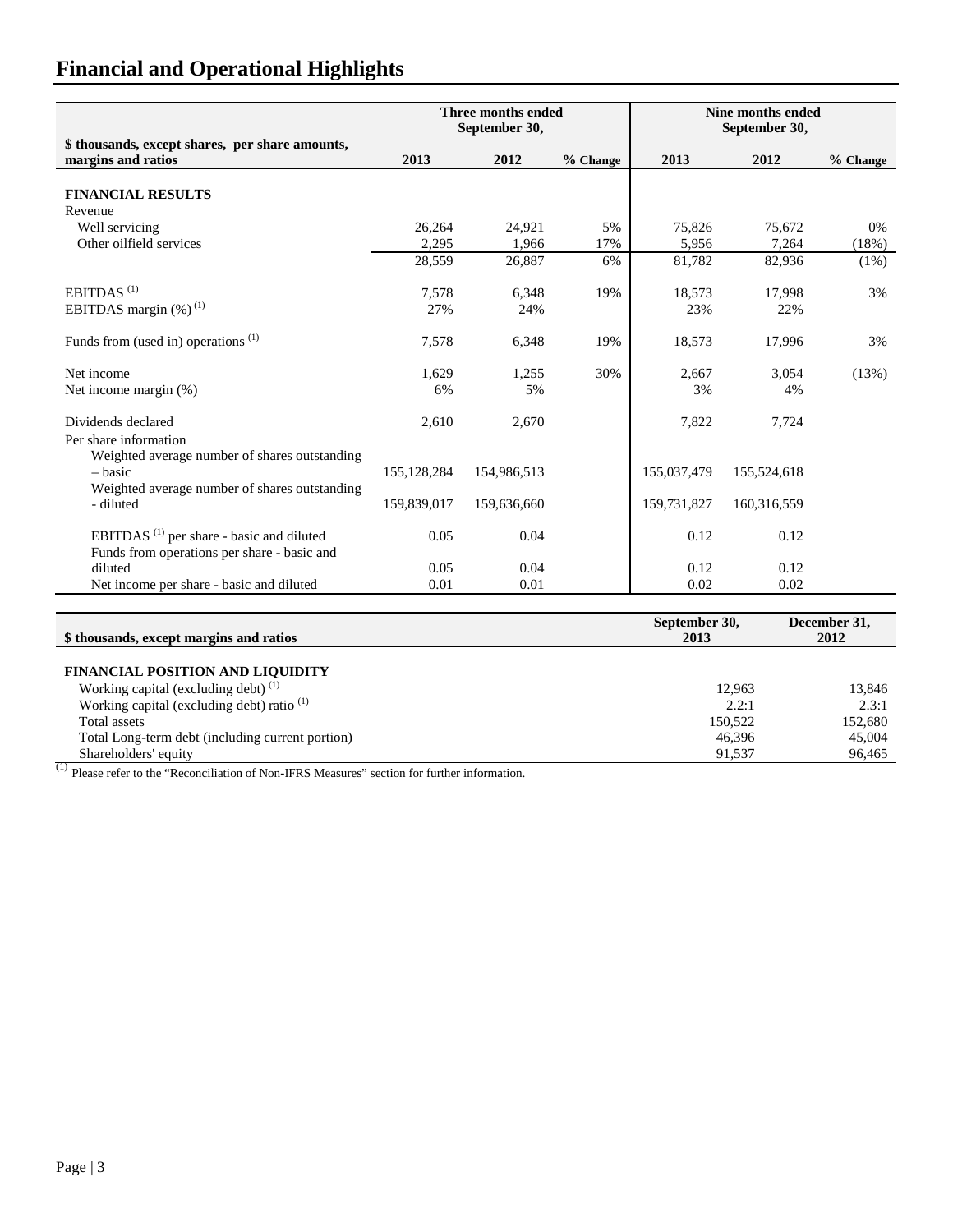# **Operational Overview**

CWC's financial and operating performance experienced the normal sequential ramp up in activity levels in the third quarter as ground conditions dried up following the second quarter's spring breakup. Despite rainy and wet conditions in July 2013 resulting in a slower start to the quarter, CWC achieved service rig utilization of 51% for Q3 2013 compared to 52% in Q3 2012. Our coil tubing and snubbing operations both posted significantly higher utilization of 38% and 20% respectively in Q3 2013 compared to 22% and 11% in Q3 2012. This quarter's improved utilization resulted in a 6% increase in revenue, a 16% increase in gross margin, a 19% increase in EBITDAS and a 30% increase in net income from Q3 2012.

From an industry perspective, Q3 2013 experienced a slight decrease in drilling and service rig activity levels with the CAODC reporting drilling rig utilization of 37.6% in Q3 2013 compared to 38.7% in Q3 2012. This lower industry utilization, which reflects the decline in producer demand, is a result of slower seasonal recovery due to wet weather conditions in July 2013 and producers operating within their stated 2013 capital budget constraints. CWC also believes that higher oil prices during Q3 2013 compared to Q2 2013 and Q3 2012 may have contributed to producers delaying required maintenance of existing oil wells to capitalize on the higher commodity price and narrowing WCS/WTI differential.

|                                         | Three months ended |                 |           |              |  |  |  |  |
|-----------------------------------------|--------------------|-----------------|-----------|--------------|--|--|--|--|
| <b>COMMODITY PRICES</b>                 | September 30,      | <b>June 30,</b> | March 31, | December 31, |  |  |  |  |
| (\$ average prices for the quarter)     | 2013               | 2013            | 2013      | 2012         |  |  |  |  |
| <b>Crude Oil</b>                        |                    |                 |           |              |  |  |  |  |
| WTI crude oil \$US/bbl                  | 105.83             | 94.22           | 94.37     | 88.18        |  |  |  |  |
| WCS crude oil \$CAD/bbl                 | 91.75              | 76.82           | 62.99     | 69.49        |  |  |  |  |
| WCS differential to WTI \$USD/bbl       | 17.48              | 19.16           | 31.96     | 18.08        |  |  |  |  |
| <b>Natural Gas</b>                      |                    |                 |           |              |  |  |  |  |
| AECO Monthly index natural gas \$CAD/GJ | 2.65               | 3.40            | 2.92      | 2.90         |  |  |  |  |

|                                         | Three months ended |                 |           |              |  |  |  |  |
|-----------------------------------------|--------------------|-----------------|-----------|--------------|--|--|--|--|
| <b>COMMODITY PRICES</b>                 | September 30,      | <b>June 30,</b> | March 31, | December 31, |  |  |  |  |
| (\$ average prices for the quarter)     | 2012               | 2012            | 2012      | 2011         |  |  |  |  |
| <b>Crude Oil</b>                        |                    |                 |           |              |  |  |  |  |
| WTI crude oil \$US/bbl                  | 92.22              | 93.49           | 102.93    | 94.06        |  |  |  |  |
| WCS crude oil \$CAD/bbl                 | 70.04              | 71.31           | 81.64     | 85.52        |  |  |  |  |
| WCS differential to WTI \$USD/bbl       | 21.72              | 22.87           | 21.42     | 10.48        |  |  |  |  |
| <b>Natural Gas</b>                      |                    |                 |           |              |  |  |  |  |
| AECO Monthly index natural gas \$CAD/GJ | 2.08               | 1.74            | 2.39      | 3.29         |  |  |  |  |

CWC believes this industry slowdown in Q3 2013 may result in a backlog of production maintenance, workover and abandonment activities in the next several quarters. Oil-related work, which is more maintenance and service intensive, is where the vast majority of CWC's service rig hours were achieved and this is expected to continue for the remainder of 2013 and beyond. We estimate that 85% of service rig activity has been on oil wells as opposed to natural gas wells where the commodity pricing environment continues to be challenging for natural gas producers.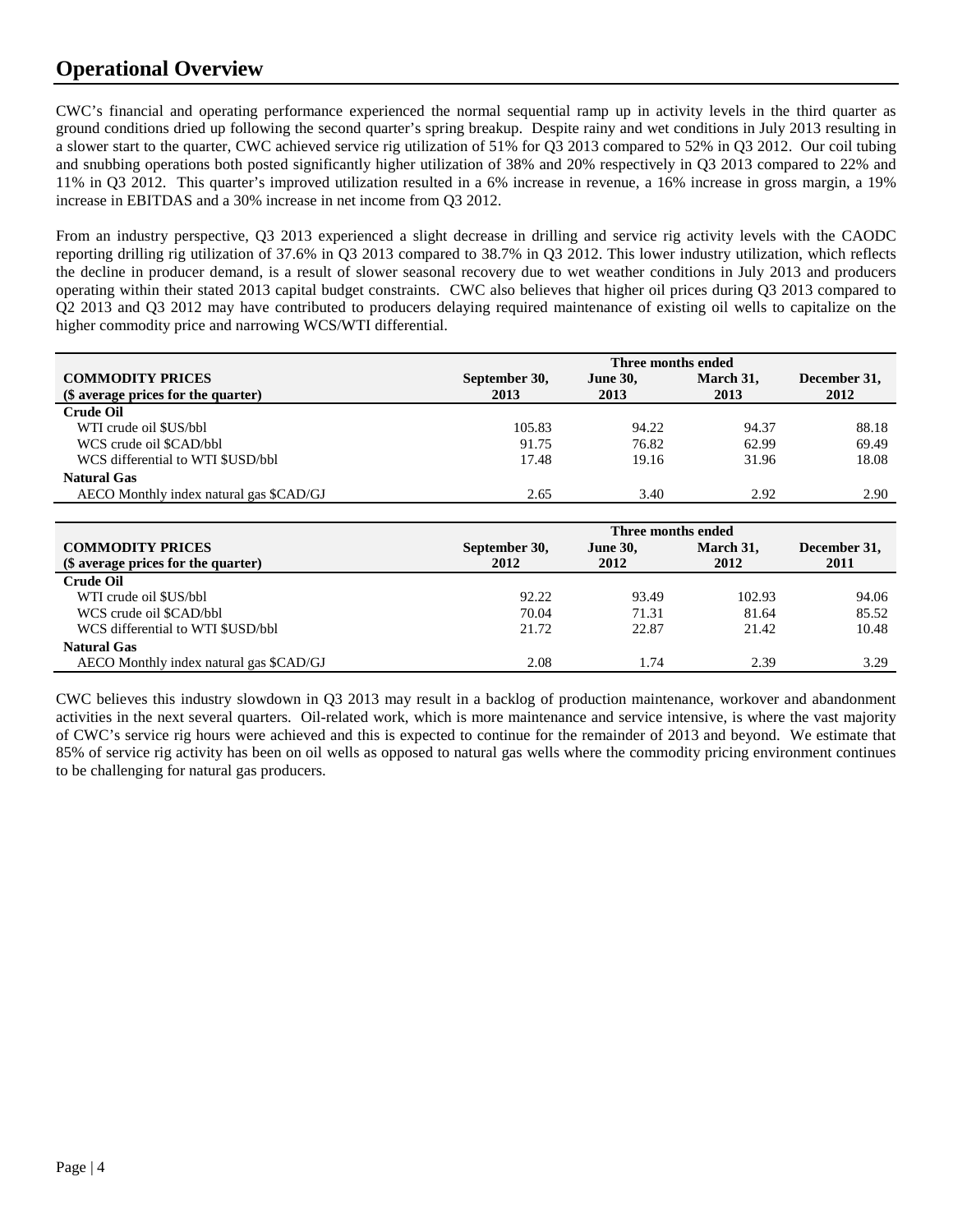#### **Well Servicing Division**

|                                       |               | Three months ended |           |              |
|---------------------------------------|---------------|--------------------|-----------|--------------|
| <b>OPERATING HIGHLIGHTS</b>           | September 30, | <b>June 30,</b>    | March 31, | December 31, |
| <b>WELL SERVICING</b>                 | 2013          | 2013               | 2013      | 2012         |
| <b>Service Rigs</b>                   |               |                    |           |              |
| Number of service rigs, end of period | 71            | 69                 | 68        | 68           |
| Hours worked                          | 32,190        | 17,700             | 37,689    | 32,059       |
| Utilization % $(1)$                   | 51%           | 29%                | 62%       | 53%          |
| <b>Coil Tubing Units</b>              |               |                    |           |              |
| Number of units, end of period        | 8             | 8                  |           | 8            |
| Hours worked                          | 1,833         | 1,045              | 3,285     | 1,463        |
| Utilization % $(2)$                   | 38%           | 22%                | 68%       | 30%          |

|                                       |               | Three months ended |           |              |
|---------------------------------------|---------------|--------------------|-----------|--------------|
| <b>OPERATING HIGHLIGHTS</b>           | September 30, | <b>June 30,</b>    | March 31, | December 31, |
| <b>WELL SERVICING</b>                 | 2012          | 2012               | 2012      | 2011         |
| <b>Service Rigs</b>                   |               |                    |           |              |
| Number of service rigs, end of period | 65            | 65                 | 63        | 63           |
| Hours worked                          | 31,347        | 21.186             | 37,543    | 34,047       |
| Utilization % $(1)$                   | 52%           | 36%                | 65%       | 59%          |
| <b>Coil Tubing Units</b>              |               |                    |           |              |
| Number of units, end of period        | 8             | 8                  |           |              |
| Hours worked                          | 1,034         | 417                | 3.956     | 2,404        |
| Utilization $\%^{(2)}$                | 22%           | 9%                 | 90%       | 37%          |

 $\overline{^{(1)}}$  Service rig utilization is calculated based on 10 hours a day, 365 days a year. New service rigs are added based on the first day of field service. Service rigs requiring their 24,000 hour recertification and/or refurbishment and are out of service for greater than 90 days are excluded from the utilization calculation.

 $^{(2)}$  Coil tubing unit utilization is calculated based on 200 hours a month. New coil tubing units are added based on the first day of field service.

CWC is the  $6<sup>th</sup>$  largest service rig provider in the WCSB, having a modern fleet of 71 service rigs and 8 coil tubing units as at September 30, 2013. During the third quarter CWC took delivery of the last of the three new service rigs budgeted in our 2013 capital budget. All three new service rigs were built with the approved 2013 capital budget at a cost of \$8.2 million. The first of these three service rigs was deployed into the field during August, the second was deployed during September and the third was deployed subsequent to quarter end, during October, 2013. Two of these rigs have been deployed in our north central Alberta base where we have been building a presence since the fourth quarter of 2012, bringing our total current rig count to six in this area.

As of November 13, 2014, CWC has 71 service rigs consisting of 41 singles, 27 doubles, and 3 slant rigs with 66 being freestanding mobile rigs, 4 being skid mounted and 1 being an anchored mobile double. The average age of CWC's service rig fleet is approximately 6 years, making CWC's fleet amongst the newest in the WCSB. Service rigs have a very long useful life if properly serviced and maintained and many rigs operating in Western Canada are over 25 years old. In the past eighteen months the Company has added seven newly built service rigs to our fleet and refurbished and recertified one previously unused service rig. Customer acceptance of our new, high quality equipment, continues to gain momentum. Both customers and field personnel generally prefer to use newer equipment due to lighter weight, better design, and modern safety features. Rig services include completions, maintenance, workovers and abandonments with depth ratings from 1,500 to 5,000 metres. Our service rig fleet, with its leading edge technology, continues to stand out in an industry characterized by ageing equipment and infrastructure. CWC's Class I, II and III coil tubing units have depth ratings from 1,500 to 4,000 metres and are well positioned for the changing demand of our customers for deeper depth capabilities.

Consistent with general industry activity levels, our service rig utilization was slightly lower in the current year three and nine month periods when compared to comparable periods of the prior year. There has been a general reduction in oilfield service activities as many oil and gas exploration and production companies moderated their activity levels in the current year due to a number of factors including limited access to capital markets for funding and a more prolonged period of wet weather and spring breakup in the current year.

Our coil tubing units experienced higher utilization in the current year quarter than in the prior year quarter as a result of improved sales focus and operational excellence. On a year to date basis, for the nine months ended September 30, 2013, coil tubing utilization has now surpassed the prior year despite lower industry activity levels as a result of our continuing sales focus and operational excellence.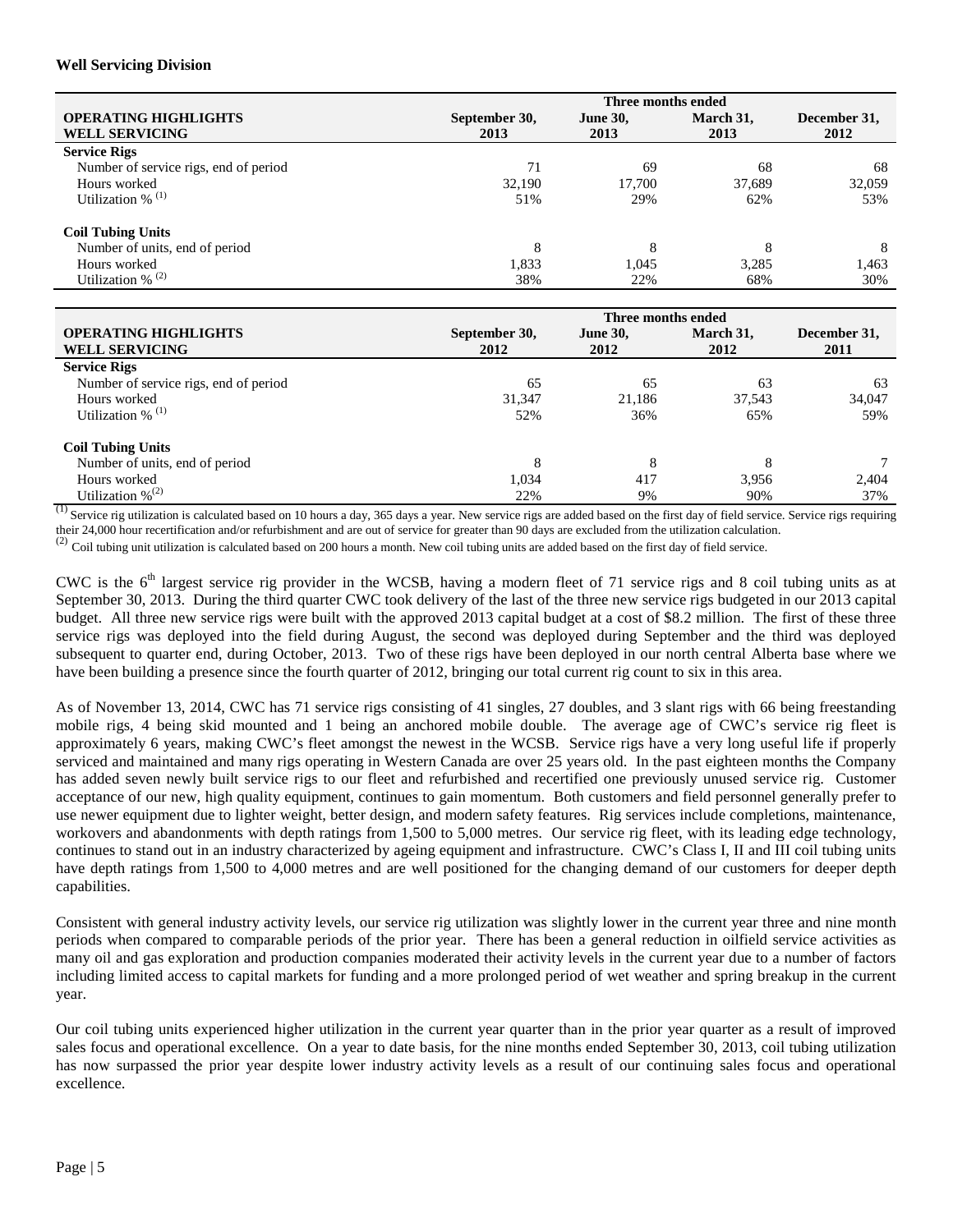#### **Other Oilfield Services**

|                                |               | Three months ended |              |              |
|--------------------------------|---------------|--------------------|--------------|--------------|
| <b>OPERATING HIGHLIGHTS</b>    | September 30, | <b>June 30,</b>    | March 31,    | December 31, |
| <b>WELL SERVICING</b>          | 2013          | 2013               | 2013         | 2012         |
| <b>Snubbing Units</b>          |               |                    |              |              |
| Number of units, end of period | 6             | 6                  | <sub>0</sub> |              |
| Hours worked                   | 891           | 220                | 1,460        | 1,191        |
| Utilization %                  | 20%           | 5%                 | 28%          | 23%          |
| <b>Well Testing Units</b>      |               |                    |              |              |
| Number of units, end of period | 11            | 11                 |              |              |
| Number of tickets billed       | 233           | 76                 | 376          | 204          |

|                                | Three months ended |                 |           |              |  |  |  |  |  |
|--------------------------------|--------------------|-----------------|-----------|--------------|--|--|--|--|--|
| <b>OPERATING HIGHLIGHTS</b>    | September 30,      | <b>June 30,</b> | March 31, | December 31, |  |  |  |  |  |
| <b>WELL SERVICING</b>          | 2012               | 2012            | 2012      | 2011         |  |  |  |  |  |
| <b>Snubbing Units</b>          |                    |                 |           |              |  |  |  |  |  |
| Number of units, end of period |                    |                 |           |              |  |  |  |  |  |
| Hours worked                   | 574                | 241             | 2.065     | 2,421        |  |  |  |  |  |
| Utilization %                  | 11%                | 5%              | 46%       | 53%          |  |  |  |  |  |
| <b>Well Testing Units</b>      |                    |                 |           |              |  |  |  |  |  |
| Number of units, end of period | 11                 |                 | 12        | 12           |  |  |  |  |  |
| Number of tickets billed       | 410                | 238             | 468       | 429          |  |  |  |  |  |

Other Oilfield Services comprised 8% and 7% of total revenues for the three and nine month periods ended September 30, 2013 respectively and 6% of CWC's property and equipment net book value as at September 30, 2013, and therefore represents only a small component of CWC's overall activities.

CWC's Other Oilfield Services segment provides a variety of services for the completion and production phases of oil and natural gas wells with its 6 snubbing units and 11 well testing units. The snubbing division continues to be negatively affected by low activity on natural gas projects that suit our equipment. We attribute the lower number of well testing jobs in the current year three and nine month periods to a decrease in the amount of well completion activity in the industry.

### **Outlook**

As we get back to higher activity levels following what was one of the longest and most challenging spring breakup periods in many years, we remain confident the demand for many of our services will continue to get stronger as we enter the winter season. The third quarter saw a significant uptick in activity levels for our service rigs and coil tubing units with year over year utilization for service rigs coming in at 51% in Q3 2013, relatively flat to the 52% utilization we experienced in Q3 2012. While we anticipate higher sequential activity levels this winter for Q4 2013 and Q1 2014, we also anticipate these levels to be neutral to the levels we experienced last winter.

With Q3 2013 WTI crude oil prices averaging US\$105.83/bbl and the WCS differential being the lowest in the past eighteen months, we were expecting to see a renewed sense of urgency amongst our producer customers to ramp up both production oriented work and new drilling and completion work in order to capture these prices. While we have seen an increase, we have not seen the increased sense of urgency and demand to rapidly accelerate activity levels we would normally expect and had hoped for with such high commodity price levels. In part, we believe producers may have put off required production maintenance and workovers to capitalize on the higher oil prices during the quarter and that pent up demand for CWC's service rigs and and coil tubing units will return in future quarters.

The capital markets remain very selective in which exploration and production companies have access to additional capital. We believe market sentiment is being impacted by the high profile challenges being faced by pipeline companies to expand take away capacity from Western Canada to both domestic and export markets and the potential for new impediments to continued expansion of crude oil shipments by rail. We remain optimistic the uncertainty regarding these issues will be resolved and anticipate both longer term pricing for Western Canadian crude and market sentiment will improve if and when this happens. Improved market sentiment towards the oil and gas sector will enable our customers to raise additional funds to spend on the types of services offered by CWC.

Additionally, while spot crude oil prices have recovered and were sitting at \$102.78 on October 30, 2013, there is a significant discount in the forward market prices for crude oil, with calendar 2014 WTI prices being significantly lower at US\$94.63/bbl and trending down through the forward curve to US\$80.95/bbl for calendar 2018 (all prices from October 30, 2013). These expectations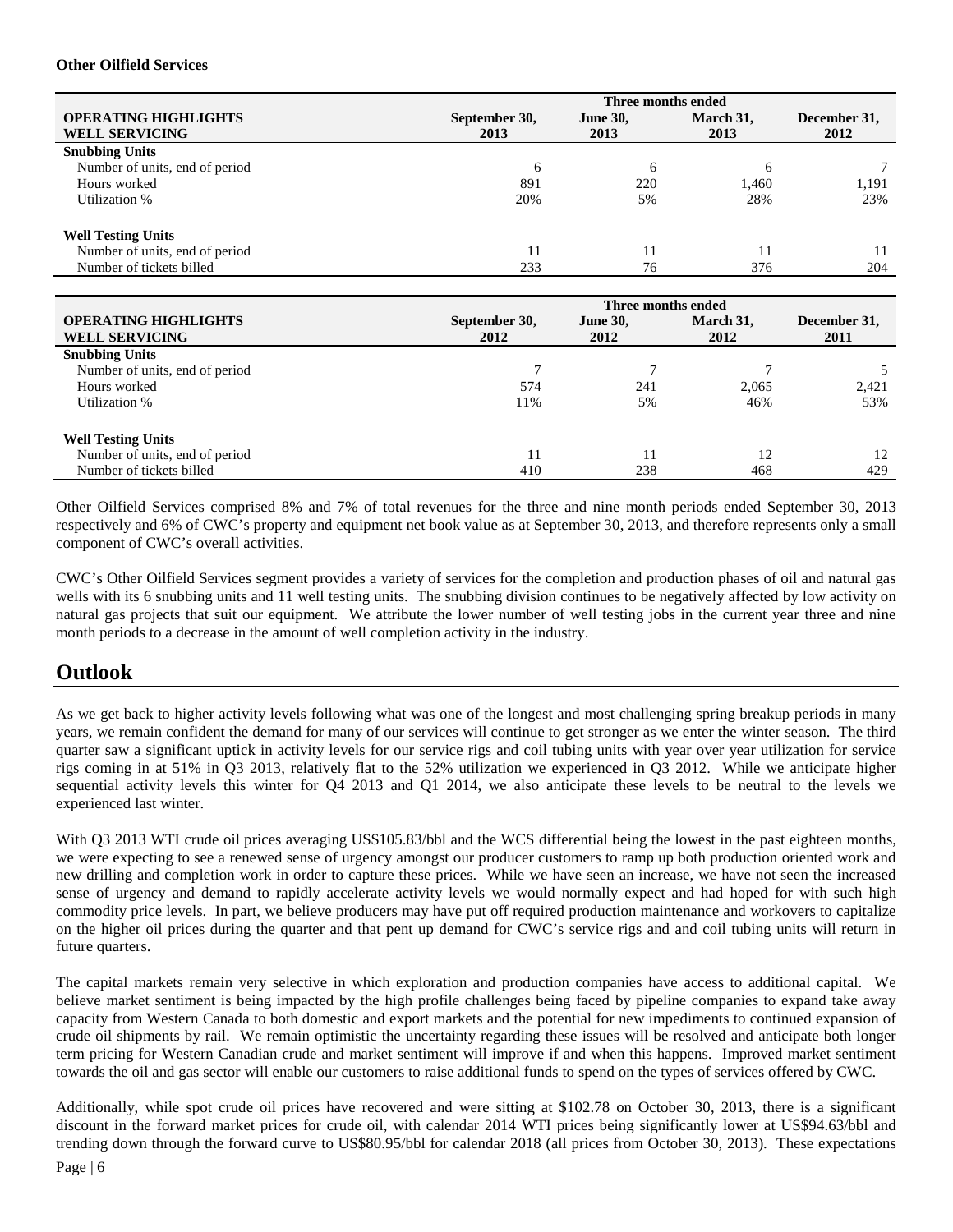for lower forward prices could be influencing both producer economics and capital markets enthusiasm for the oil and gas sector as an investment.

Alberta natural gas prices at AECO have been significantly higher than in 2012, averaging \$2.99/GJ in the first nine months of 2013 as compared to \$2.07/GJ in the first nine months of 2012. It appears we will end the summer storage injection season with natural gas inventories below the prior year levels but still above five year average levels with AECO prices on October 31, 2013 at \$3.31/GJ. Our Other Oilfield Services segment is impacted more by natural gas activity levels due to the nature of the work typically performed by our snubbing and well testing equipment. We remain optimistic the supply/demand balance for North American natural gas is improving and the outlook for an increase in natural gas activity, including the demand for all of our services, should follow if this occurs.

As of November 13, 2013, CWC has completed all of its 2013 growth capital expenditures. In December 2012, the Board of Directors approved a 2013 capital expenditure program to build 3 new service rigs to continue supporting our growth into Slave Lake/Wabasca and the completion of 1 new Class III, 2 inch coil tubing unit. We have now taken delivery and deployed these three new service rigs in the field. In the second quarter CWC decided to put the construction of the new Class III, 2 inch coil tubing unit on hold due to repeated delays by the manufacturer. During the third quarter the manufacturer went into receivership and we have determined we will likely not recover any economic benefit from certain amounts spent for construction of the unit and have recorded an impairment of \$0.7 million (included in depreciation expense in the current quarter).

### **Discussion of Financial Results**

|                               | Three months ended |        |                  |             |               | Nine months ended |                  |          |
|-------------------------------|--------------------|--------|------------------|-------------|---------------|-------------------|------------------|----------|
|                               | September 30,      |        |                  |             | September 30, |                   |                  |          |
| \$ thousands                  | 2013               | 2012   | <b>Change</b> \$ | Change $\%$ | 2013          | 2012              | <b>Change</b> \$ | Change % |
| Revenue                       |                    |        |                  |             |               |                   |                  |          |
| Well servicing                | 26,264             | 24,921 | 1,343            | 5%          | 75,826        | 75,672            | 154              | $-$ %    |
| Other oilfield services       | 2,295              | 1,966  | 329              | 17%         | 5,956         | 7,264             | (1,308)          | (18%)    |
|                               | 28,559             | 26,887 | 1,672            | 6%          | 81,782        | 82,936            | (1,154)          | $(1\%)$  |
| Direct operating expenses     |                    |        |                  |             |               |                   |                  |          |
| Well servicing                | 15,823             | 15,666 | 157              | 1%          | 48,026        | 48,778            | (752)            | (2%)     |
| Other oilfield services       | 1,512              | 1,531  | (19)             | (1%)        | 4,582         | 5,684             | (1,102)          | (19%)    |
|                               | 17,335             | 17,197 | 138              | 1%          | 52,608        | 54,462            | (1,854)          | (3%)     |
| Gross margin <sup>(1)</sup>   |                    |        |                  |             |               |                   |                  |          |
| Well servicing                | 10.441             | 9,255  | 1,186            | 13%         | 27,800        | 26,894            | 906              | 3%       |
| Other oilfield services       | 783                | 435    | 348              | 80%         | 1,374         | 1,580             | (206)            | (13%)    |
|                               | 11,224             | 9,690  | 1,534            | 16%         | 29,174        | 28,474            | 700              | 2%       |
| Gross margin percentage $(1)$ |                    |        |                  |             |               |                   |                  |          |
| Well servicing                | 40%                | 37%    | n/a              | 3%          | 37%           | 36%               | n/a              | 1%       |
| Other oilfield services       | 34%                | 22%    | n/a              | 12%         | 23%           | 22%               | n/a              | 1%       |
|                               | 39%                | 36%    | n/a              | 3%          | 36%           | 34%               |                  | 2%       |

(1) Please refer to the "Reconciliation of Non-IFRS Measures" later in this MD&A.

#### **Revenue**

Revenue for the third quarter of 2013 was 6% above the prior year quarter with gains experienced in both our well servicing and other oilfield services segments. Slightly lower service rig utilization rates were offset by an increase in the number of service rigs year over year and utilization increased for both our coil tubing units and snubbing units over the prior year.

Revenue for the nine months ended September 30, 2013 was 1% below the prior year to date period with well servicing revenue increasing slightly due to the increased number of service rigs in the current year period and other oilfield services revenue decreasing due to the impact of lower year to date utilization for both our snubbing and well testing units as compared to the prior year period. Most of the year to date decrease occurred in the second quarter.

CWC continues to focus on providing production and maintenance oriented services to better capitalized and financed senior and intermediate E&P companies. Revenue from our top ten customers has been 64% and 62% of total revenue in the current year quarter and year to date periods respectively with the majority of those customers being large or intermediate exploration and production companies of high to excellent credit quality.

### **Direct Operating Expenses and Gross Margin**

Many operating costs are variable in nature and increase or decrease with activity levels such that much of the change in operating costs in the year over year periods correspond to the increase or decrease in revenue in the current period compared to the prior period. Labour cost is the largest cost incurred by the Company, with much of this cost being variable in nature. However, there is also a portion of our labour costs which are fixed in nature and do not reduce, even in periods of lower activity. As a result, while revenue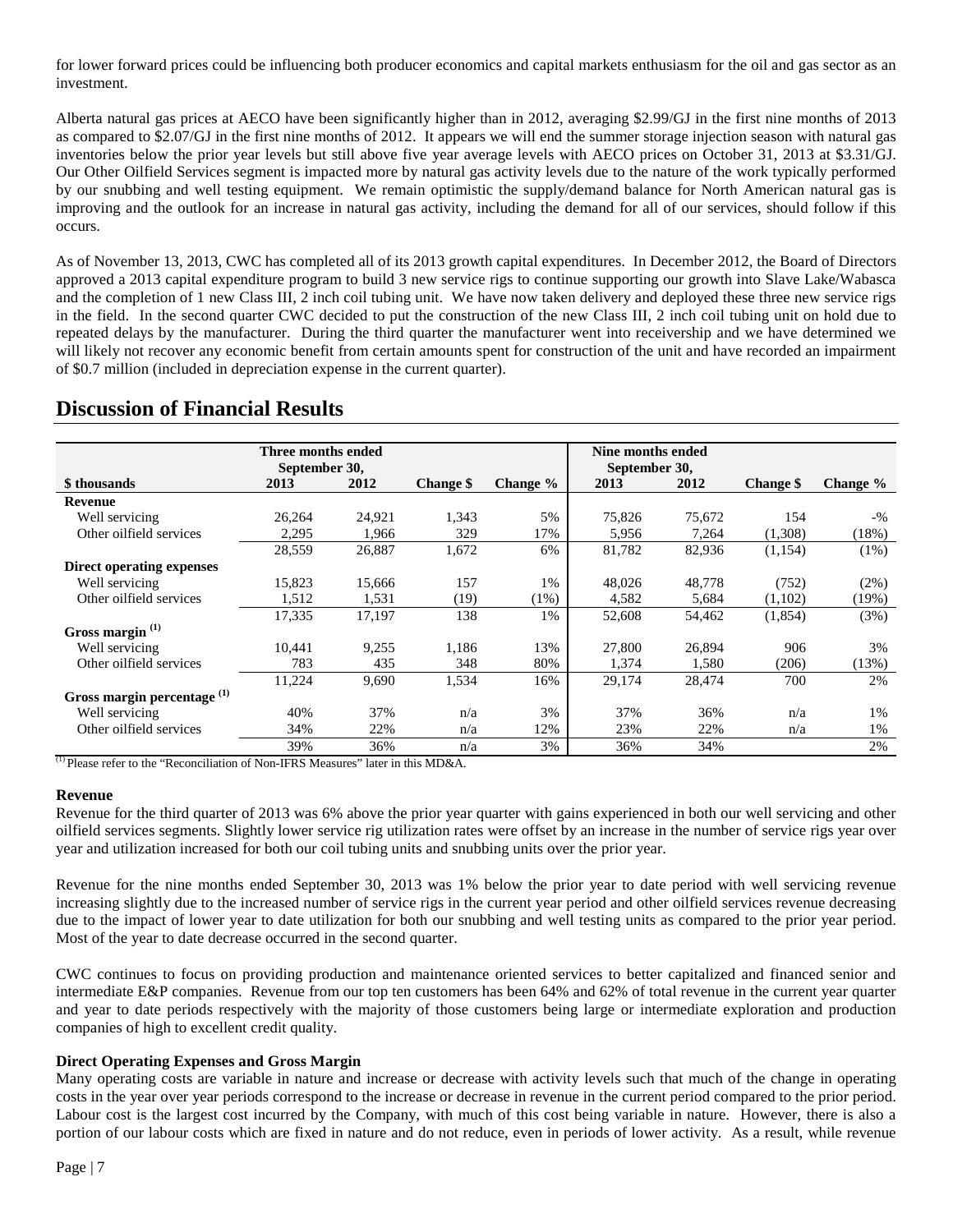increased by 6% in the current year quarter, operating costs increased by only 1%. For the nine months ended September 30, 2013, revenues have decreased by 1% and operating costs have decreased by 3%.

Gross margins have increased in both absolute terms and percentage terms in both the three and nine month periods ended September 30, 2013 as compared to the prior year periods in aggregate and for each of our operating segments.

#### **Selling and Administrative Expenses**

| Three months ended<br>September 30, |       |       |                  |          |        | Nine months ended<br>September 30, |                  |          |
|-------------------------------------|-------|-------|------------------|----------|--------|------------------------------------|------------------|----------|
| \$ thousands                        | 2013  | 2012  | <b>Change \$</b> | Change % | 2013   | 2012                               | <b>Change</b> \$ | Change % |
| Selling and administrative          |       |       |                  |          |        |                                    |                  |          |
| expenses                            | 3.646 | 3.342 | 304              | 9%       | 10.601 | 10.476                             | 125              | 1%       |

Selling and administrative expenses have increased year over year for both the three month and nine month periods ended September 30, 2013. Many of the costs in this category, such as building and office rent, and office staff salaries are relatively fixed in nature and are not subject to significant fluctuation on a quarterly basis. Other costs such as professional and legal fees can fluctuate depending on specific services received in the period. There have been no significant changes in the structure of our selling and administration areas between 2013 and 2012. Management believes the current structure and therefore level of expenses will continue to be adequate to allow for our planned growth in activity and revenues.

#### **EBITDAS**

| Three months ended<br>September 30,           |       |       |                  |                 |        | Nine months ended<br>September 30, |                 |          |
|-----------------------------------------------|-------|-------|------------------|-----------------|--------|------------------------------------|-----------------|----------|
| \$ thousands                                  | 2013  | 2012  | <b>Change \$</b> | <b>Change</b> % | 2013   | 2012                               | <b>Change S</b> | Change % |
| $EBITDAS$ <sup>(1)</sup>                      | 7.578 | 6.348 | .230             | 19%             | 18.573 | '7,998                             | 575             | 3%       |
| (1)<br>EBITDAS margin $(\%)$<br>$\rightarrow$ | 27%   | 24%   | n/a              | 3%              | 23%    | 22%                                | n/a             | 1%       |

 $<sup>(1)</sup>$  Please refer to the "Reconciliation of Non-IFRS Measures" later in this MD&A.</sup>

Management uses EBITDAS as a measure of the cash flow generated by the Company. Positive EBITDAS provides the cash flow needed to grow our business through the purchase of new equipment or business acquisitions, maintain a dividend for our shareholders, repurchase outstanding common shares under the Normal Course Issuer Bid, and reduce outstanding long-term debt. The year over year growth in EBITDAS for both the three month and nine month periods ended September 30 is a result of stable overall margins, relatively consistent year over year utilization, and an increase in the amount of equipment year over year.

#### **Stock-Based Compensation**

| Three months ended       |      |      |                  |          |               | Nine months ended |                 |          |
|--------------------------|------|------|------------------|----------|---------------|-------------------|-----------------|----------|
| September 30,            |      |      |                  |          | September 30, |                   |                 |          |
| \$ thousands             | 2013 | 2012 | <b>Change \$</b> | Change % | 2013          | 2012              | <b>Change</b> S | Change % |
| Stock based compensation | 236  | 201  | ັ                | .7%      | 626           | 603               | ت               | 4%       |

Stock based compensation is primarily a function of the outstanding stock options and restricted share units being expensed over their vesting term. New stock option and restricted share unit grants during the current quarter are the most significant contributor to the increase in stock based compensation expense over the prior year quarter. As a generalization, a higher trading price for our common shares will increase the value of stock options and restricted share units at their grant date which is the value used for stock based compensation expensing. As CWC's stock price has increased significantly over the past two years, the value and therefore expense amounts of new stock options is generally higher now than it was for stock options issued in prior years.

#### **Finance Costs**

| Three months ended |      |      |                  |          |               | Nine months ended |                  |          |
|--------------------|------|------|------------------|----------|---------------|-------------------|------------------|----------|
| September 30,      |      |      |                  |          | September 30. |                   |                  |          |
| \$ thousands       | 2013 | 2012 | <b>Change</b> \$ | Change % | 2013          | 2012              | <b>Change</b> \$ | Change % |
| Finance costs      | 569  | 719  | (150)            | (21%     | 2.781         | 2.193             | 588              | 27%      |

Lower finance costs for the three month period ended September 30, 2013 are primarily a result of lower interest rates under the current bank facilities compared to the facilities which were in place in the prior year quarter. Average outstanding debt levels in the current year quarter were higher than in the prior year quarter.

During the second quarter the Company entered into a new long term credit facility the details of which are more fully described in the section titled "**Liquidity and Capital Resources – Sources of Funds".** This new facility replaced both a non-revolving term debt facility and a revolving facility both of which were subject to maturity on April 30, 2014. The interest rates under both former facilities were higher than the interest rates under the new long term debt facility with the old term facility interest rate being 7.42% per annum. In conjunction with the early termination of the term debt facility, a cash payment of \$0.7 million was made in accordance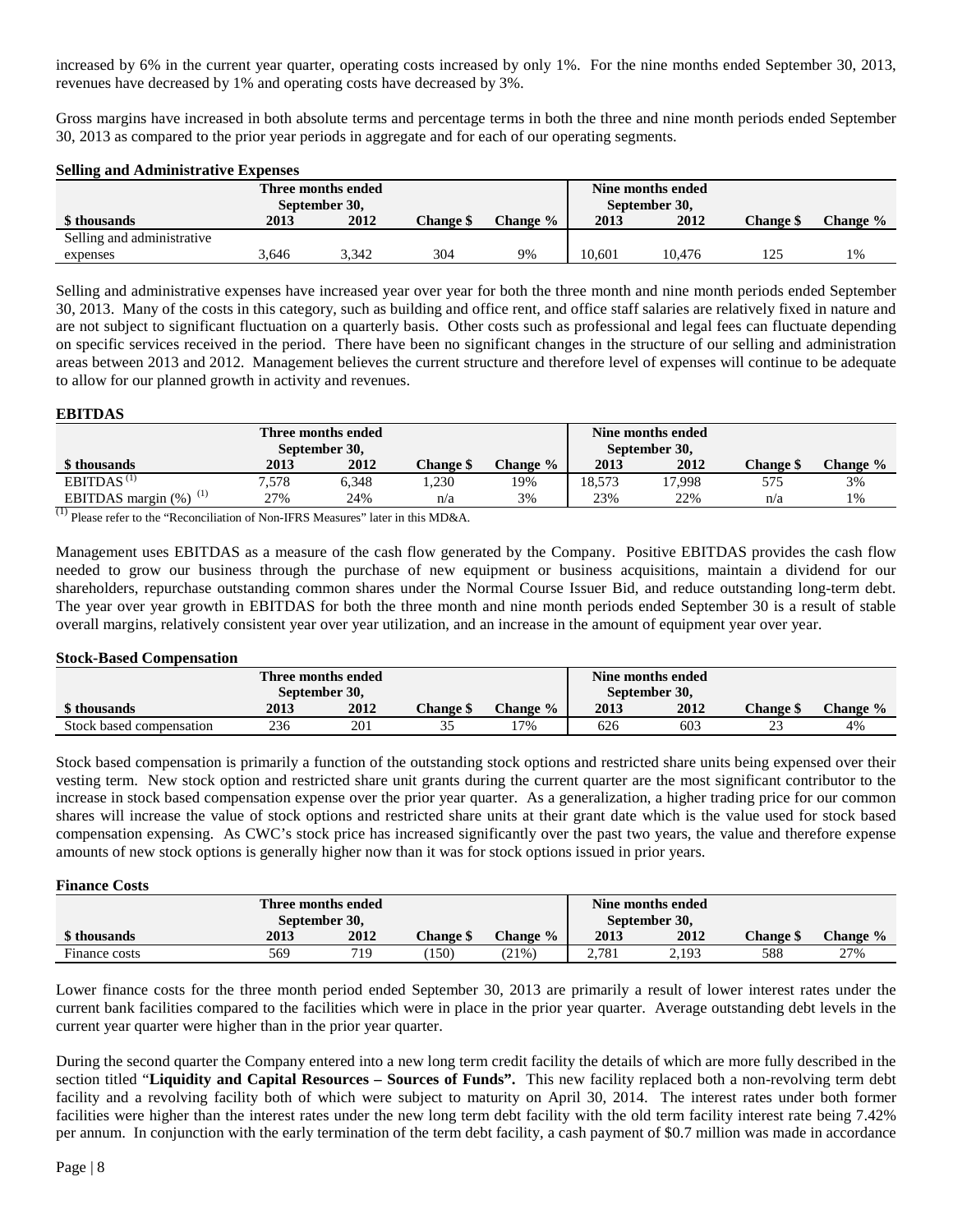with the terms of the fixed term non-revolving facility and a \$0.2 million non-cash charge related to accelerated accretion of deferred loan fees was recorded as finance costs in the second quarter. Although the new facility resulted in increased cash costs in the second quarter and for the nine month period ended September 30, 2013, lower future interest costs and the financial flexibility provided by having a three year revolving facility requiring no principal payments until maturity on June 21, 2016 is expected to more than offset this one time cost.

#### **Depreciation**

| Three months ended<br>September 30, |       |       |                  |          | Nine months ended<br>September 30, |        |                  |          |
|-------------------------------------|-------|-------|------------------|----------|------------------------------------|--------|------------------|----------|
| \$ thousands                        | 2013  | 2012  | <b>Change \$</b> | Change % | 2013                               | 2012   | <b>Change</b> \$ | Change % |
| <b>Depreciation</b>                 |       |       |                  |          |                                    |        |                  |          |
| Well servicing                      | 4.092 | 3.170 | 922              | 29%      | 10.270                             | 9.232  | 1.038            | 11%      |
| Other oilfield services             | 304   | 314   | (10)             | (3%)     | 927                                | 944    | (17)             | (2%)     |
| Corporate                           | 115   | 140   | (25)             | (18%)    | 372                                | 419    | (47)             | $(11\%)$ |
|                                     | 4.511 | 3.624 | 887              | 24%      | 11.569                             | 10.595 | 974              | 9%       |

Depreciation for the three month period ended September 30, 2013 includes a charge of \$672 thousand in the well servicing segment for the impairment of a new coil tubing unit originally planned under our 2012 and 2013 capital build program. The construction of this unit had previously been put on hold during the second quarter due to repeated delays in the manufacturing timeline. During the third quarter the manufacturer has gone into receivership and we have determined this amount, originally spent in 2012, will not provide future economic benefit to CWC.

This impairment accounts for most of the increase in depreciation expense in the current year three and nine month periods as compared to the prior year periods. Depreciation for service rigs is based on hours of work. As a result, an increase or decrease in hours worked for an individual service rig results in an increase or decrease in depreciation expense for that individual service rig. However, there can be significant variation in the historical cost basis for our service rigs based on type and our newest service rigs, which have the highest cost and depreciation rate per hour, also typically have higher utilization. Our coil tubing units are depreciated straight line resulting in consistent depreciation expense regardless of utilization or hours of use.

#### **Loss (Gain) on Sale of Equipment**

| Three months ended<br>September 30, |      |      |           |           | Nine months ended<br>September 30, |      |                  |                      |
|-------------------------------------|------|------|-----------|-----------|------------------------------------|------|------------------|----------------------|
| \$ thousands                        | 2013 | 2012 | Change \$ | Change %  | 2013                               | 2012 | <b>Change \$</b> | Change %             |
| Loss (gain) on sale of              |      |      |           |           |                                    |      |                  |                      |
| equipment                           |      | 35   | 35        | $(100\%)$ | 131                                | 142  | (273)            | $n/m$ <sup>(1)</sup> |
| $(1)$ $\pi$ .                       |      |      |           |           |                                    |      |                  |                      |

Not meaningful

Management continually monitors the asset mix and equipment needs and invests and divests assets as needed to optimize our operations. During the first quarter of 2013 one snubbing unit was sold at a gain which accounts for the gain on a year to date basis.

#### **Income Taxes**

|                                                                      | Three months ended |             | Nine months ended<br>September 30, |       |  |
|----------------------------------------------------------------------|--------------------|-------------|------------------------------------|-------|--|
|                                                                      | September 30,      |             |                                    |       |  |
| \$ thousands                                                         | 2012               | <b>2011</b> | 2012                               | 2011  |  |
| Net income before income taxes                                       | 2,262              | .774        | 3.722                              | 4.460 |  |
| Deferred income tax expense                                          | 633                | 519         | 1.055                              | 1,406 |  |
| Deferred income tax expense as a % of net income before income taxes | 28%                | 29%         | 28%                                | 32%   |  |
| Expected statutory income tax rate                                   | 25%                | 25%         | 25%                                | 25%   |  |

Income taxes are a function of taxable income and are calculated differently than accounting income. Differences between accounting income and taxable income include such things as the non-taxable portion of capital gains, the non-deductible portion of capital losses, items which are not deductible for income tax purposes such as losses (gains) on disposal of fixed assets, stock based compensation, differences between income tax estimates and actual tax filings, and other differences. Additionally, the recognition or de-recognition of certain tax credits or pool balances can occur based on judgments as to the ability of the Corporation to be able to realize the benefits of such tax balances or credits in the future. The difference between the actual income tax rate and the expected income tax rate in both the current year and prior year periods is due to these types of items. The Company has substantial tax pools and noncapital losses available to reduce future taxable income such that no cash taxes are expected to be payable for 2013.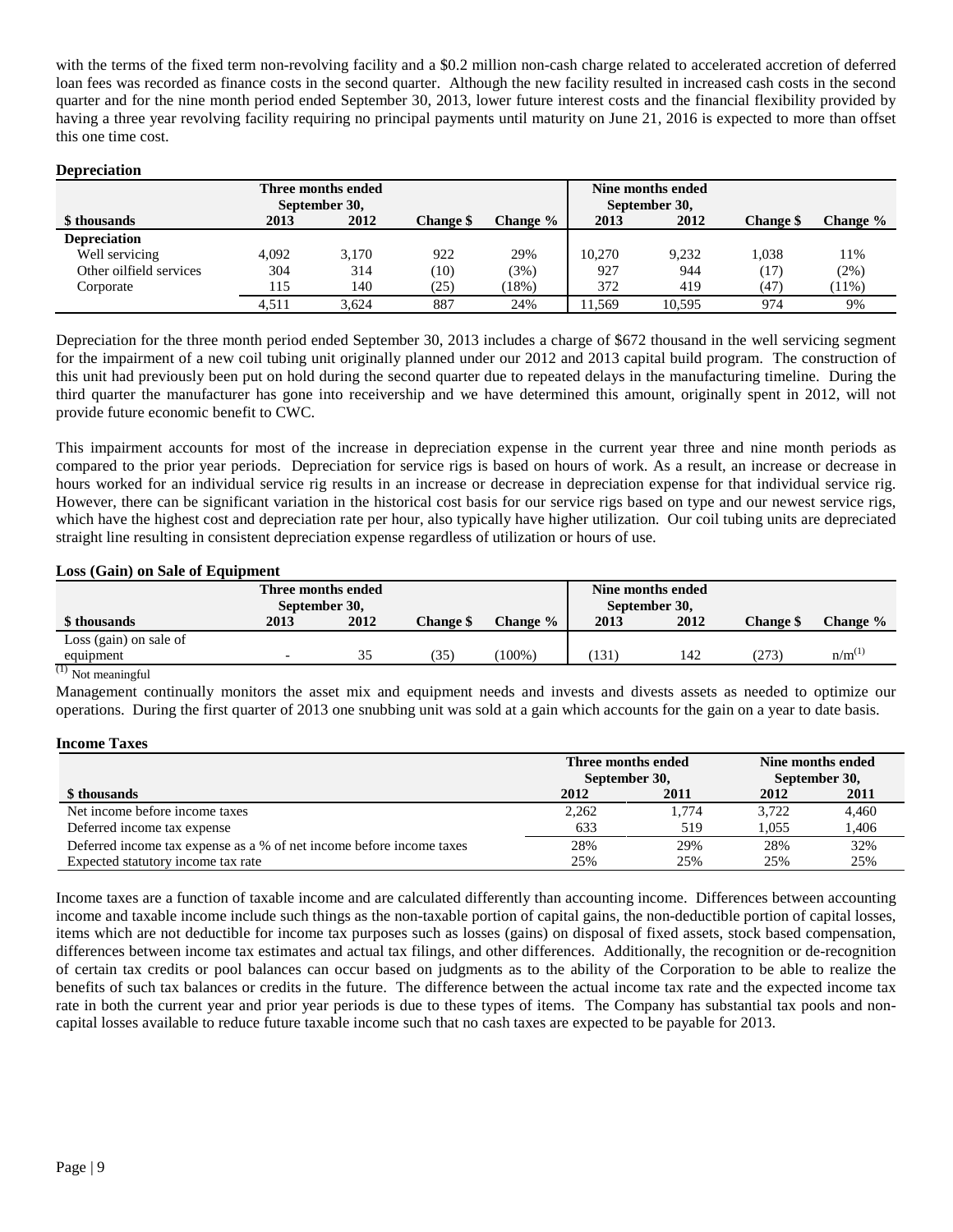#### **Net Income and Comprehensive Income**

|                      | Three months ended<br>September 30, |       |                  |             |       | Nine months ended<br>September 30, |                  |          |
|----------------------|-------------------------------------|-------|------------------|-------------|-------|------------------------------------|------------------|----------|
| \$ thousands         | 2013                                | 2012  | <b>Change \$</b> | Change $\%$ | 2013  | 2012                               | <b>Change \$</b> | Change % |
| Net income and       |                                     |       |                  |             |       |                                    |                  |          |
| comprehensive income | .629                                | 1.255 | 374              | 30%         | 2.667 | 3.054                              | 1387.            | $13\%$   |

Net income for the three months ended September 30 increased by \$0.4 million in the current year three month period and decreased by \$0.4 million in the current year nine month period as compared to the same periods of 2012. The quarter over quarter increase is due primarily to increased gross margins in the current year, offset somewhat by the increased current quarter depreciation for the cancelled oil tubing unit.

The decrease in net income for the nine months ended September 30 reflects reduced year over year gross margins in the second quarter, increased finance costs associated with the termination of the previous term debt facility also incurred in the second quarter, and increased depreciation relating to the cancelled coil tubing unit.

### **Liquidity and Capital Resources**

#### **Sources of Funds:**

During the three and nine months ended September 30, 2013, the Corporation financed capital expenditures with cash flow from operations, changes in working capital and bank debt.

At September 30, 2013, the Corporation had positive working capital excluding debt of \$13.0 million (Please refer to the "Reconciliation of Non-IFRS Measures" section for further information).

The Company entered into a new credit facility with a syndicate of three Canadian financial institutions on June 21, 2013 (the "Credit Facility"). The Credit Facility currently provides the Company with a \$75 million extendible revolving term facility (the "Bank Loan") with an additional \$25 million available pursuant to an accordion feature. The accordion feature provides the Company with an ability to increase the maximum borrowings under the Bank Loan to up to \$100 million, subject to the approval of the lenders. The Bank Loan is for a committed term until June 21, 2016 (the "Maturity Date"). No principal payments are required under the Bank Loan until June 21, 2016, at which time any amounts outstanding are due and payable.

The Bank Loan bears interest based on a sliding scale pricing grid tied to the Company's trailing debt to cash flow (Earnings before income taxes, depreciation, amortization, and stock based compensation – "EBITDAS") ratio as defined in the Credit Agreement: from a minimum of the bank's prime rate plus 0.75% to a maximum of the bank's prime rate plus 2.25% or from a minimum of the bankers acceptances rate plus a stamping fee of 1.75% to a maximum of the bankers acceptances rate plus a stamping fee of 3.25%. Standby fees under the Bank Loan range between 0.39% and 0.73%. Interest and fees under the Bank Loan is payable monthly. The Company has the option to borrow funds denominated in either Canadian or United States dollars under the Facility. The interest rates under the new Bank Loan are lower than under the previous facilities.

As at September 30, 2012, drawings under the Bank Loan totaled \$46.5 million, leaving \$28.5 million of immediately available and undrawn capacity under the Bank Loan.

The Bank Loan is secured by a security agreement covering all of the assets of the Company and a first charge Security Interest covering all assets of the Company. Under the terms of the Bank Loan, the Company is required to comply with certain financial covenants. As of September 30, 2013, the Company is in compliance with each of those financial covenants.

Effective October 1, 2013 the applicable rates under the agreement are: bank prime rate plus 1.25%, bankers acceptances rate plus a stamping fee of 2.25%, and standby fee rate of 0.51%.

The current portion of loans and borrowings is \$0.2 million and consists entirely of amounts payable under finance leases.

#### **Capital Requirements:**

Over the past three years the Company has been increasing its asset base of service rigs and coil tubing units. Given the Company's relatively young fleet of equipment most capital expenditures are discretionary in nature and are incurred with a view to increase the size and revenue generating capacity of the business as opposed to being required in order to maintain the current business operations. As at September 30, 2013, the Company has capital spending plans as noted in the section titled **"Capital Expenditures"**. Additional discretionary capital expenditures will be required in order to continue to grow the Company's assets and revenues in the future. It is anticipated future cash requirements for capital expenditures will be met through a combination of funds generated from operations and bank debt from existing credit facilities as required. However, additional funds may be raised by additional bank debt, other forms of debt, the sale of assets, or the issue of equity.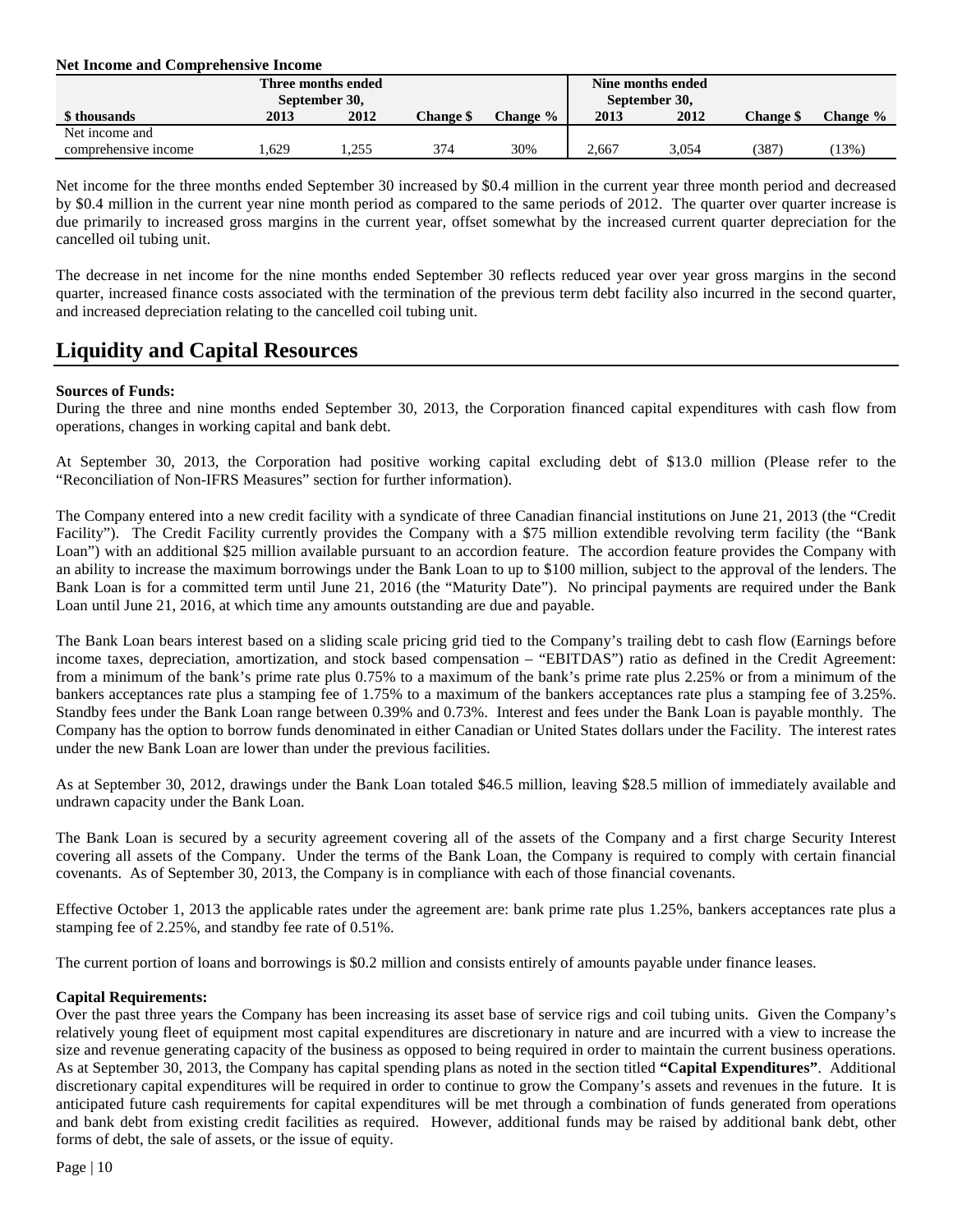CWC may require additional financing in the future to implement its strategies and business objectives. It is possible that such financing will not be available, or if available, will not be available on favorable terms. If CWC issues any shares in the future to finance its operations or implement its strategies, the current shareholders of CWC may incur a dilution of their interest.

### **Dividends, Normal Course Issuer Bid and Outstanding Share Data**

The following table summarizes outstanding share data and potentially dilutive securities:

|                        | <b>November 13, 2013</b> |
|------------------------|--------------------------|
| Common shares          | 155,138,066              |
| Stock options          | 8,313,012                |
| Restricted share units | 760,000                  |
|                        |                          |

The following table summarizes dividends paid since December 31, 2011:

| <b>Declaration Date</b> | <b>Record Date</b> | <b>Payment Date</b> | Dividend per Common Share |
|-------------------------|--------------------|---------------------|---------------------------|
| March 20, 2012          | June 29, 2012      | July 13, 2012       | \$0.03250                 |
| August 13, 2012         | September 28, 2012 | October 15, 2012    | \$0.01625                 |
| November 15, 2012       | December 31, 2012  | January 15, 2013    | \$0.01625                 |
| February 7, 2013        | March 29, 2013     | April 15, 2013      | \$0.01625                 |
| May 9, 2013             | June 28, 2013      | July 15, 2013       | \$0.01625                 |
| August 14, 2013         | September 30, 2013 | October 15, 2013    | \$0.01625                 |
| November 13, 2013       | December 31, 2013  | January 15, 2014    | \$0.01625                 |

The declaration of dividends is determined on a quarter by quarter basis by the Board of Directors and reflects CWC's positive view on the sustainability of its cash flows and earnings in the future.

During the first nine months of 2013, 439,500 common shares were purchased under the Normal Course Issuer Bid ("NCIB"). The Company renewed its NCIB effective April 1, 2013, to purchase from time to time, as it considered advisable, up to 7,755,795 of its issued and outstanding common shares on the open market through the facilities of the TSX Venture Exchange ("TSXV"). The price that the Company will pay for any common share under the NCIB will be the prevailing market price on the TSXV at the time of such purchase. From October 1, 2013 to November 13, 2013, no shares were purchased under the renewed NCIB. The NCIB expires on March 31, 2014.

# **Capital Expenditures**

|                                   | Nine months<br>ended<br>September 30, | Three months ended<br>September 30,<br><b>June 30,</b> |                    | March 31, |
|-----------------------------------|---------------------------------------|--------------------------------------------------------|--------------------|-----------|
| \$000's                           | 2013                                  | 2013                                                   | 2013               | 2013      |
| Capital expenditures:             |                                       |                                                        |                    |           |
| Well servicing                    | 10,031                                | 2,355                                                  | 4,809              | 2,867     |
| Other oilfield services           | 385                                   | 9                                                      | 10                 | 366       |
| Corporate                         | 64                                    | 3                                                      | 8                  | 53        |
| <b>Total capital expenditures</b> | 10,480                                | 2,367                                                  | 4,827              | 3,286     |
|                                   |                                       |                                                        |                    |           |
|                                   | Nine months                           |                                                        |                    |           |
|                                   | ended                                 |                                                        | Three months ended |           |
|                                   | September 30,                         | September 30,                                          | <b>June 30,</b>    | March 31, |
| \$000's                           | 2012                                  | 2012                                                   | 2012               | 2012      |
| <b>Capital expenditures:</b>      |                                       |                                                        |                    |           |
| Well servicing                    | 9,860                                 | 2,010                                                  | 2,956              | 4,894     |
| Other oilfield services           | 492                                   | 38                                                     | 278                | 176       |
| Corporate                         | 291                                   | 8                                                      | 171                | 112       |
| <b>Total capital expenditures</b> | 10,643                                | 2,056                                                  | 3,405              | 5,182     |

The Board of Directors has approved a capital expenditure budget for 2013 totaling \$11.8 million comprised of \$9.8 million of growth capital and \$2.0 million for maintenance and infrastructure capital directed at upgrades or additions to field equipment for existing service rig, coil tubing, snubbing divisions and information technology infrastructure. The capital budget was designed to address identified opportunities to expand into additional geographic regions in the WCSB, particularly in the north central regions of Alberta, Included in this \$11.8 million budget was a \$1.6 million carryover of the 2012 capital expenditure budget to complete a new Class III, 2 inch coil tubing unit which will now be terminated due to the manufacturer going into receivership.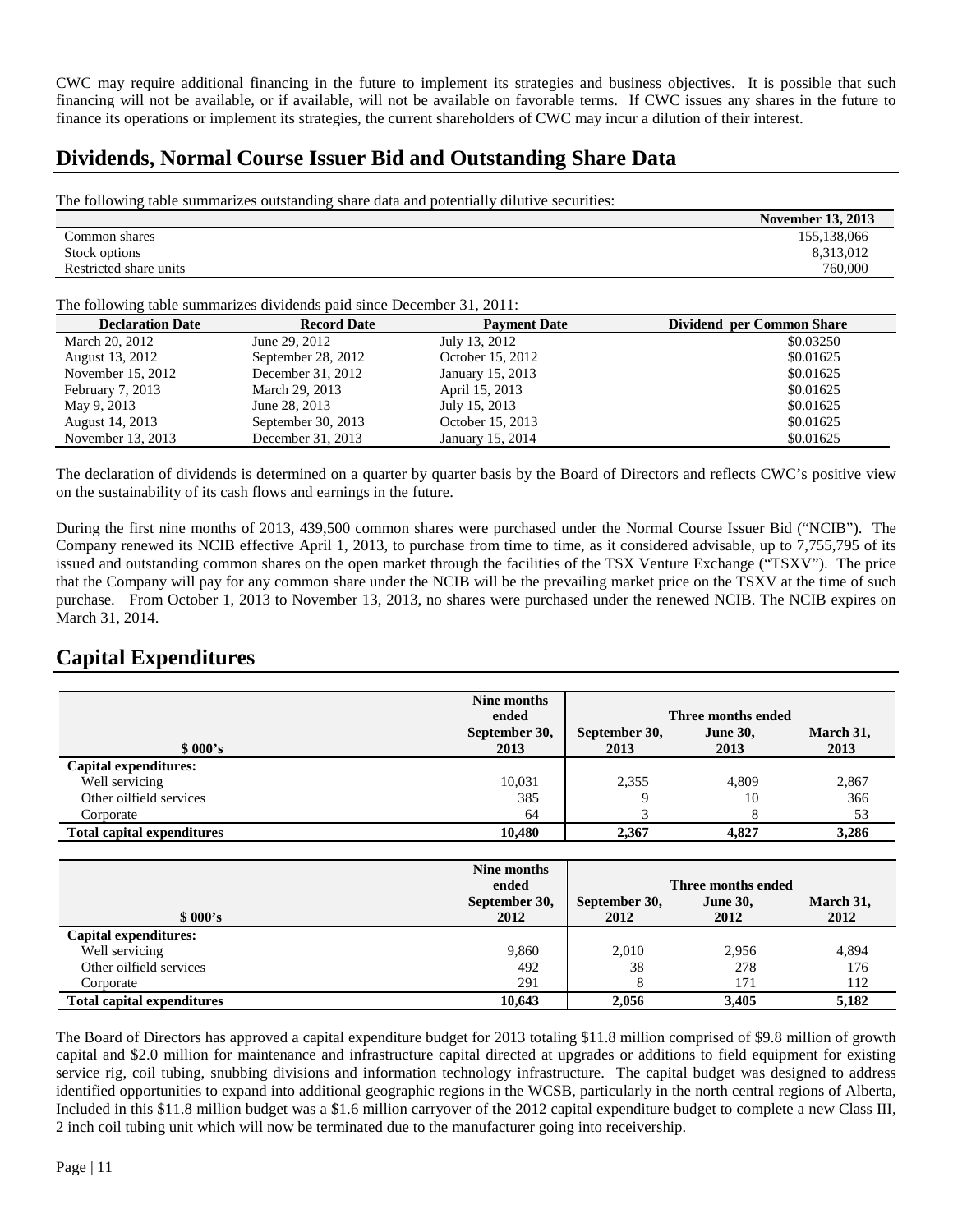Capital expenditures in the nine months ended September 30, 2013 consisted mainly of costs for the construction of three new service rigs to support our growth into north central Alberta and major recertification costs of a snubbing unit and a service rig. The remaining amounts were spent on the support tools for the new service rigs completed in the fourth quarter of 2012 and second and third quarters of 2013 as well as equipment upgrades and replacements, computer and leasehold upgrades, and other improvements. As at September 30, 2013 all of the growth capital included in the 2013 capital budget has been completed.

### **Commitments and Contractual Obligations**

Under the terms of the Company's credit facility, the long-term debt is due in full on June 21, 2016. The Company is committed to make only monthly payments of interest and bank charges until June 21, 2016. Management believes that, based on anticipated activity levels for its services, there will be sufficient cash flows generated from operations to service the interest on the debt, finance the growth capital of the Company and maintain a dividend payment to its shareholders.

| \$ thousands, except per share<br>amounts         |             | 2013       |                    |            | 2012        |            |                    | 2011       |
|---------------------------------------------------|-------------|------------|--------------------|------------|-------------|------------|--------------------|------------|
| Three months ended                                | Sept.<br>30 | June<br>30 | <b>March</b><br>31 | Dec.<br>31 | Sept.<br>30 | June<br>30 | <b>March</b><br>31 | Dec.<br>31 |
| Revenue                                           | 28,559      | 14,845     | 38,378             | 29,396     | 26,887      | 17,143     | 38,907             | 35,988     |
| EBITDAS <sup><math>(1)</math></sup>               | 7,578       | (269)      | 11,265             | 7,050      | 6,348       | 584        | 11,066             | 10,630     |
| Net (loss) income                                 | 1,629       | (3,844)    | 4,883              | 1,729      | 1,255       | (2,726)    | 4,525              | 8,187      |
| Net (loss) income per share: basic<br>and diluted | 0.01        | (0.02)     | 0.03               | 0.01       | 0.01        | (0.02)     | 0.03               | 0.05       |
| Total assets                                      | 150,522     | 144,604    | 157,262            | 152,680    | 147,566     | 146,914    | 160,570            | 159,774    |
| Total long-term debt                              | 46,225      | 42,279     | 42,634             | 41,841     | 37,987      | 32,115     | 44,304             | 47,941     |
| Shareholders' equity                              | 91,537      | 92,440     | 98,969             | 96,465     | 97,272      | 98,474     | 101,568            | 102,624    |

# **Summary and Analysis of Quarterly Data**

 $<sup>(1)</sup>$  Please refer to the "Reconciliation of Non-IFRS Measures" later in this MD&A.</sup>

The above table summarizes CWC's quarterly results for the previous eight financial quarters. All of CWC's operations are carried out in Western Canada. The second quarter (three months ended June 30) is typically expected to be the weakest financial and operating quarter for the Company due to ground conditions being impacted by spring breakup. The ability to move heavy equipment in the Canadian crude oil and natural gas fields is dependent on weather conditions. As warm weather returns in the spring, the winter's frost comes out of the ground rendering many secondary roads incapable of supporting the weight of heavy equipment until they have thoroughly dried out. The duration of this "spring breakup" has a direct impact on the Company's activity levels. In addition, many exploration and production areas in northern Canada are accessible only in winter months when the ground is frozen enough to support equipment. As a result, late March through May is traditionally the Company's slowest time, and as such the revenues, operating costs, and financial results of the Company will vary on a quarterly basis.

Through the eight quarters presented, the amount of revenue, EBITDAS and net income (loss), adjusted for the effects of seasonality have fluctuated primarily due to changes in the utilization of our equipment generally and the increase in the number of service rigs over the period as detailed in the section titled "**Operational Overview**".

Other significant impacts have been a result of:

- Three months ended September 30, 2013, \$0.7 million for impairment of a coil tubing unit not completed due to the manufacturer going into receivership.
- Three months ended June 30, 2013, \$0.7 million of finance costs were incurred to terminate debt facilities prior to their expiry (see the heading titled "Finance Costs" in this document).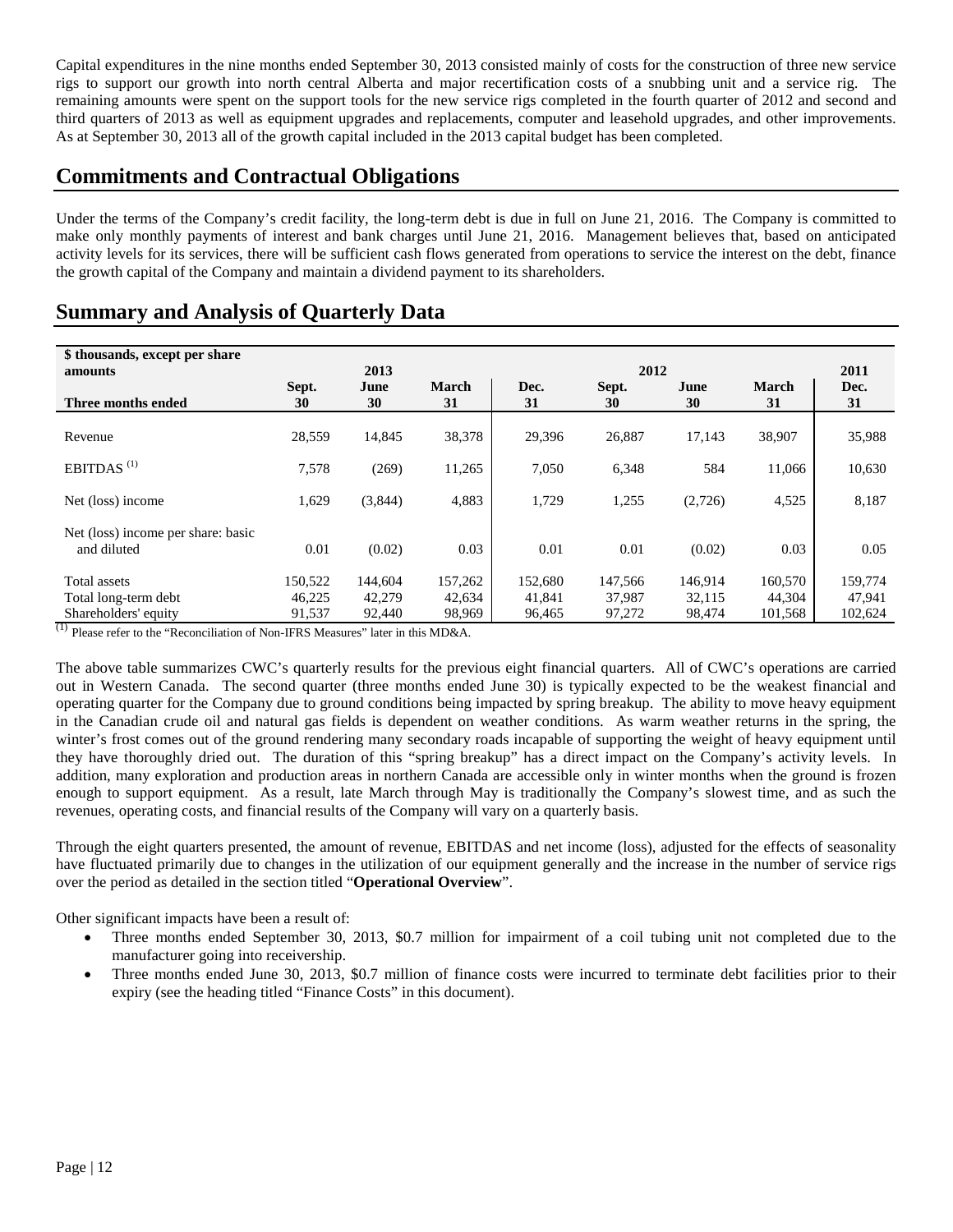# **Critical Accounting Estimates and Judgments**

This MD&A of the Company's financial condition and results of operations is based on the financial statements which are prepared in accordance with IFRS. The presentation of these financial statements in conformity with IFRS requires management to make estimates and assumptions that affect the reported amounts of assets, liabilities and the disclosure of contingent liabilities at the date of the financial statements and the reported revenues and expenses during the reporting period. These estimates are based on experience and assumptions that are believed to be reasonable under the circumstances. Although care has been taken, anticipating future events cannot be done with certainty, therefore actual results may vary from these estimates over time as more accurate information is available and as the Company's operating environment changes.

The accounting estimates believed to be the most difficult, subjective or complex judgments and which are the most critical to the reporting of results of operations and financial positions are as follows:

#### **Allowance for Doubtful Accounts Receivable:**

The Company performs periodic credit evaluations of its customers and grants credit based upon past payment history, financial condition, and anticipated industry conditions. Customer payments are regularly monitored and a provision for doubtful accounts is established based upon specific situations and overall industry conditions. The history of bad debt losses of the Company has been within expectations and is generally limited to specific customer circumstances. However, given the cyclical nature of the energy industry, a customer's ability to fulfill its payment obligations can change suddenly and without notice.

#### **Impairment of Assets:**

At the end of each reporting period, the Company assesses whether there is an indication that an asset group may be impaired. If any indication of impairment exists, the Company estimates the recoverable amount of the asset group. External triggering events include, for example, changes in customer or industry conditions, technological advances and economic climate deterioration. Internal triggering events for impairment include lower profitability or utilization.

The Company's impairment tests compare the carrying amount of the asset or cash generating unit ("CGU") to its recoverable amount. The recoverable amount is the higher of fair value less costs to sell ("FVLCS") and value in use ("VIU"). FVLCS is the amount obtainable from the sale of an asset or CGU in an arm's length transaction between knowledgeable, willing parties, less the costs of disposal. The determination of VIU requires the estimation and discounting of cash flows which involves key assumptions that consider all information available on the respective testing date. Management exercises judgment, considering past and actual performances as well as expected developments in the respective markets and in the overall macro-economic environment and economic trends to model and discount future cash flows. Discounted cash flow projections contain key assumptions such as discount rates, terminal value growth rates and Earnings Before Interest, Taxes, Depreciation and Amortization ("EBITDA") margins.

#### **Depreciation of Property and Equipment**

The estimated useful life, residual value and depreciation methods chosen are the Company's best estimate of such and are based on industry norms, historical experience and other estimates including the period and distribution of future cash inflows.

#### **Deferred Income Taxes**

In calculating the income taxes, consideration is given to factors such as non-deductible expenses, recognition of deferred tax assets, changes in tax law and management's expectations of future results. The Company estimates deferred income taxes based on temporary differences between the income and the losses reported in the financial statements and its taxable income and losses as determined under the applicable tax laws. The tax effect of these temporary differences is recorded as deferred tax assets or liabilities in the financial statements. The calculation of income taxes requires the use of judgments and estimates. If these judgments and estimates prove to be inaccurate, future earnings may be materially impacted.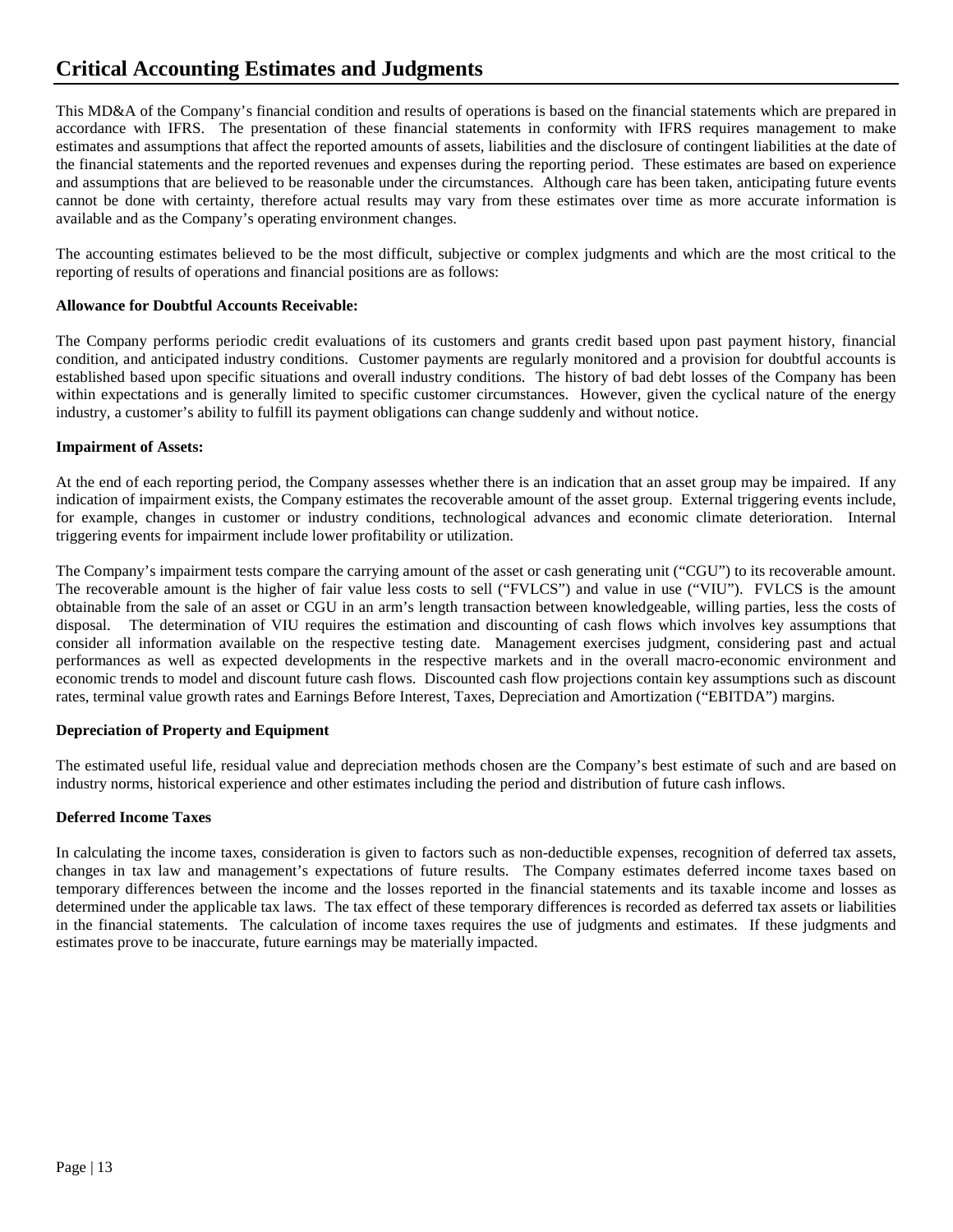There have been no changes in accounting policies in the three or nine months ended September 30, 2013.

Effective January 1, 2013, the Company adopted the following accounting standards or revisions thereto:

IFRS 7: Financial Instruments – Disclosures IFRS 10: Consolidated Financial Statements IFRS 11: Joint Arrangements IFRS 12: Disclosure of Interests in Other Entities IFRS 13: Fair Value Measurement

On adoption, these standards had no impact on the recognition or measurement of the balances recorded in the Company's financial statements. The Company reviewed the disclosure requirements of IFRS 12 and noted that there are no minimum disclosure requirements for condensed interim financial statements prepared in accordance with IAS 34.

IFRS 13 replaces individual regulations governing the determination and disclosure regarding items that are measured at fair value. This standard does not introduce any significant new valuation methodologies, however, it does introduce new disclosure requirements. As a result, the Company discloses the fair value of certain assets and liabilities on a quarterly basis.

### **CEO and CFO Certifications**

The CEO and CFO of TSX Venture Exchange listed companies, such as CWC, are not required to certify they have designed internal control over financial reporting, or caused it to be designed under their supervision, to provide reasonable assurance regarding the reliability of financial reporting and the preparation of financial statements for external purposes in accordance with IFRS. Instead, an optional form of certification has been made available to TSX Venture Exchange listed companies and has been used by CWC's certifying officers for the September 30, 2013 interim filings. The certification reflects what the Company considers to be a more appropriate level of CEO and CFO certification given the size and nature of the Company's operations. This certification requires that the certifying officer's state:

- They have reviewed the interim financial report and MD&A;
- That, based on their knowledge, they have determined there is no untrue statement of a material fact, or any omission of material fact required to be stated which would make any statement not misleading in light of the circumstances under which it was made within the interim filings; and
- That based upon their knowledge, the interim filings, together with the other financial information included in the interim filings, fairly present in all material respects the financial condition, financial performance and cash flows of the Company as of the date and for the periods presented in the interim filings.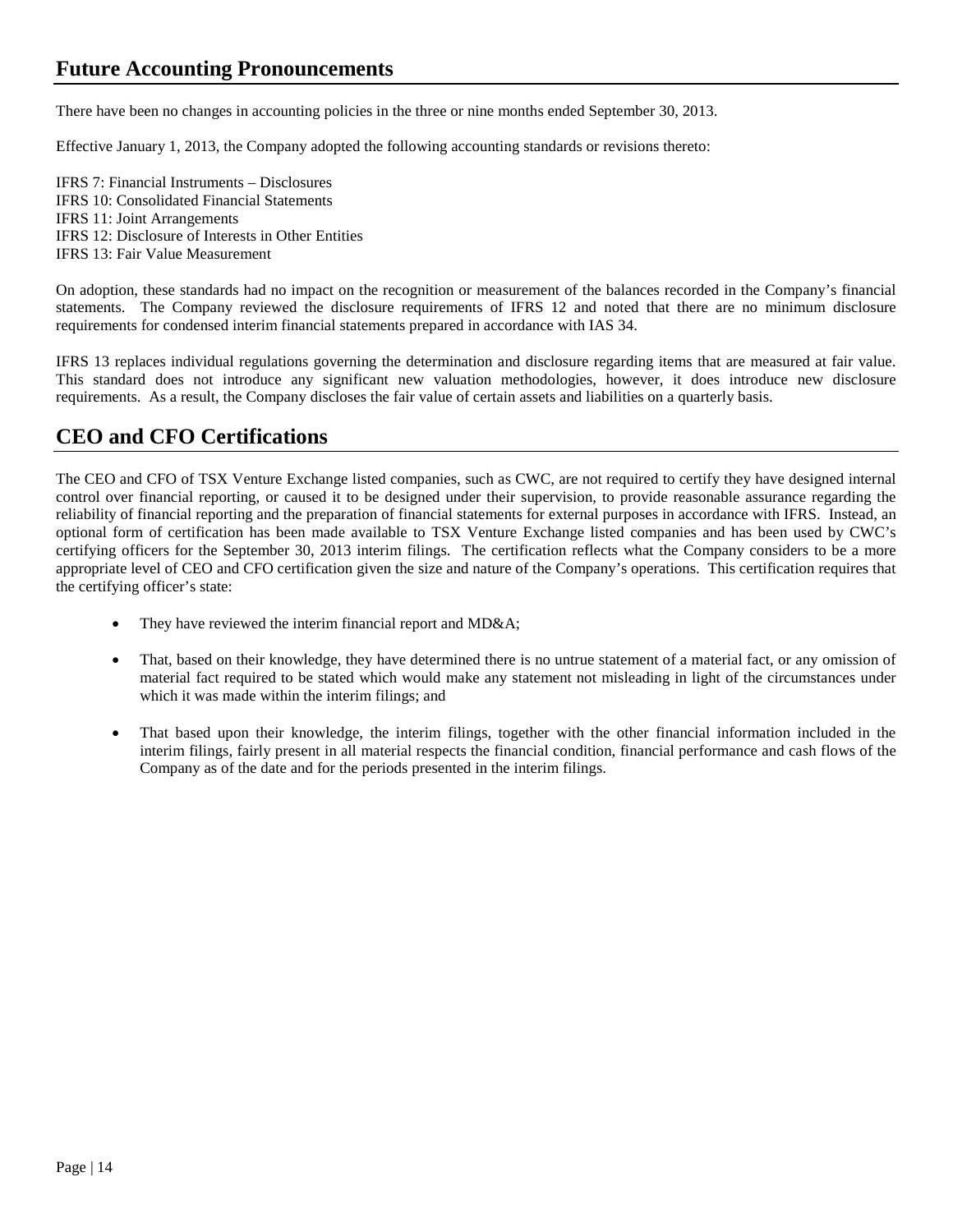|                                                              | Three months ended<br>September 30, |                    | Nine months ended<br>September 30, |             |  |
|--------------------------------------------------------------|-------------------------------------|--------------------|------------------------------------|-------------|--|
| \$ thousands except share and per share amounts              | 2013                                | 2012               | 2013                               | 2012        |  |
| <b>NON-IFRS MEASURES</b>                                     |                                     |                    |                                    |             |  |
|                                                              |                                     |                    |                                    |             |  |
| <b>EBITDAS:</b>                                              |                                     |                    |                                    |             |  |
| Net income                                                   | 1,629                               | 1,255              | 2,667                              | 3,054       |  |
| Add:                                                         |                                     |                    |                                    |             |  |
| Depreciation                                                 | 4,511                               | 3,624              | 11,569                             | 10,595      |  |
| Finance costs                                                | 569                                 | 719                | 2,781                              | 2,193       |  |
| Income tax expense                                           | 633                                 | 519                | 1,055                              | 1,406       |  |
| Stock based compensation                                     | 236                                 | 201                | 626                                | 603         |  |
| Loss (gain) on sale of equipment                             |                                     | 35                 | (131)                              | 142         |  |
| Unrealized loss on marketable securities                     |                                     | (5)                | 6                                  | 5           |  |
| EBITDAS <sup>(1)</sup>                                       | 7,578                               | 6,348              | 18,573                             | 17,998      |  |
| Revenue                                                      | 28,559                              | 26,887             | 81,782                             | 82,936      |  |
|                                                              |                                     |                    |                                    |             |  |
| <b>EBITDAS</b> margin (EBITDAS/Revenue) <sup>(1)</sup>       | 27%                                 | 24%                | 23%                                | 22%         |  |
| Weighted average number shares outstanding - basic           | 155, 128, 284                       | 154,986,513        | 155,037,479                        | 155,524,618 |  |
| Weighted average number shares outstanding - diluted         | 159,839,017                         | 159,636,660        | 159,731,827                        | 160,316,559 |  |
| <b>EBITDAS</b> per share – basic and diluted $(1)$           | 0.05                                | 0.04               | 0.12                               | 0.12        |  |
|                                                              |                                     |                    |                                    |             |  |
| Funds from operations:                                       |                                     |                    |                                    |             |  |
| Cash flows from operating activities                         | 1,468                               | 5,155              | 19,296                             | 28,984      |  |
| Add (deduct): Change in non-cash working capital             | 6,110                               | 1,193              | (723)                              | (10,988)    |  |
| Funds from operations <sup>(2)</sup>                         | 7,578                               | 6,348              | 18,573                             | 17,996      |  |
|                                                              |                                     |                    |                                    |             |  |
| Funds from operations per share – basic and diluted $^{(2)}$ | 0.05                                | 0.04               | 0.12                               | 0.12        |  |
|                                                              |                                     |                    |                                    |             |  |
| Gross margin:                                                |                                     |                    |                                    |             |  |
| Revenue                                                      | 28,559                              | 26,887             | 81,782                             | 82,936      |  |
| Less: Direct operating expenses                              | (17, 335)                           | (17, 197)          | (52, 608)                          | (54, 462)   |  |
| Gross margin <sup>(3)</sup>                                  | 11,224                              | 9,690              | 29,174                             | 28,474      |  |
| Gross margin percentage $(3)$                                | 39%                                 | 36%                | 36%                                | 34%         |  |
|                                                              |                                     |                    |                                    |             |  |
| \$thousands                                                  |                                     | September 30, 2013 | December 31, 2012                  |             |  |
| Working capital (excluding debt):                            |                                     |                    |                                    |             |  |
| <b>Current Assets</b>                                        |                                     | 23,582             |                                    | 24,142      |  |
| Less: Current Liabilities                                    |                                     | (10,790)           | (15,881)                           |             |  |

Add: Current portion of long term debt 171 5,585 **Working capital (excluding debt)** <sup>(4)</sup> 12,963 13,846 **Working capital (excluding debt) ratio**<sup>(4)</sup> 2.2:1 2.3:1 2.3:1 2.3:1

- (1) EBITDAS (Earnings before interest and finance costs, income tax expense (recovery), depreciation, amortization, loss (gain) on disposal of asset, unrealized loss (gain) on marketable securities, and stock based compensation) is not a recognized measure under IFRS. Management believes that in addition to net earnings, EBITDAS is a useful supplemental measure as it provides an indication of the Company's ability to generate cash flow in order to fund working capital, service debt, pay current income taxes, pay dividends, repurchase common shares under the Normal Course Issuer Bid, and fund capital programs. Investors should be cautioned, however, that EBITDAS should not be construed as an alternative to net income (loss) and comprehensive income (loss) determined in accordance with IFRS as an indicator of the Company's performance. CWC's method of calculating EBITDAS may differ from other entities and accordingly, EBITDAS may not be comparable to measures used by other entities. EBITDAS margin is calculated as EBITDAS divided by revenue and provides a measure of the percentage of EBITDAS per dollar of revenue. EBITDAS per share is calculated by dividing EBITDAS by the weighted average number of shares outstanding as used for calculation of earnings per share.
- <sup>(2)</sup> Funds from operations and funds from operations per share are not recognized measures under IFRS. Management believes that in addition to cash flow from operations, funds from operations is a useful supplemental measure as it provides an indication of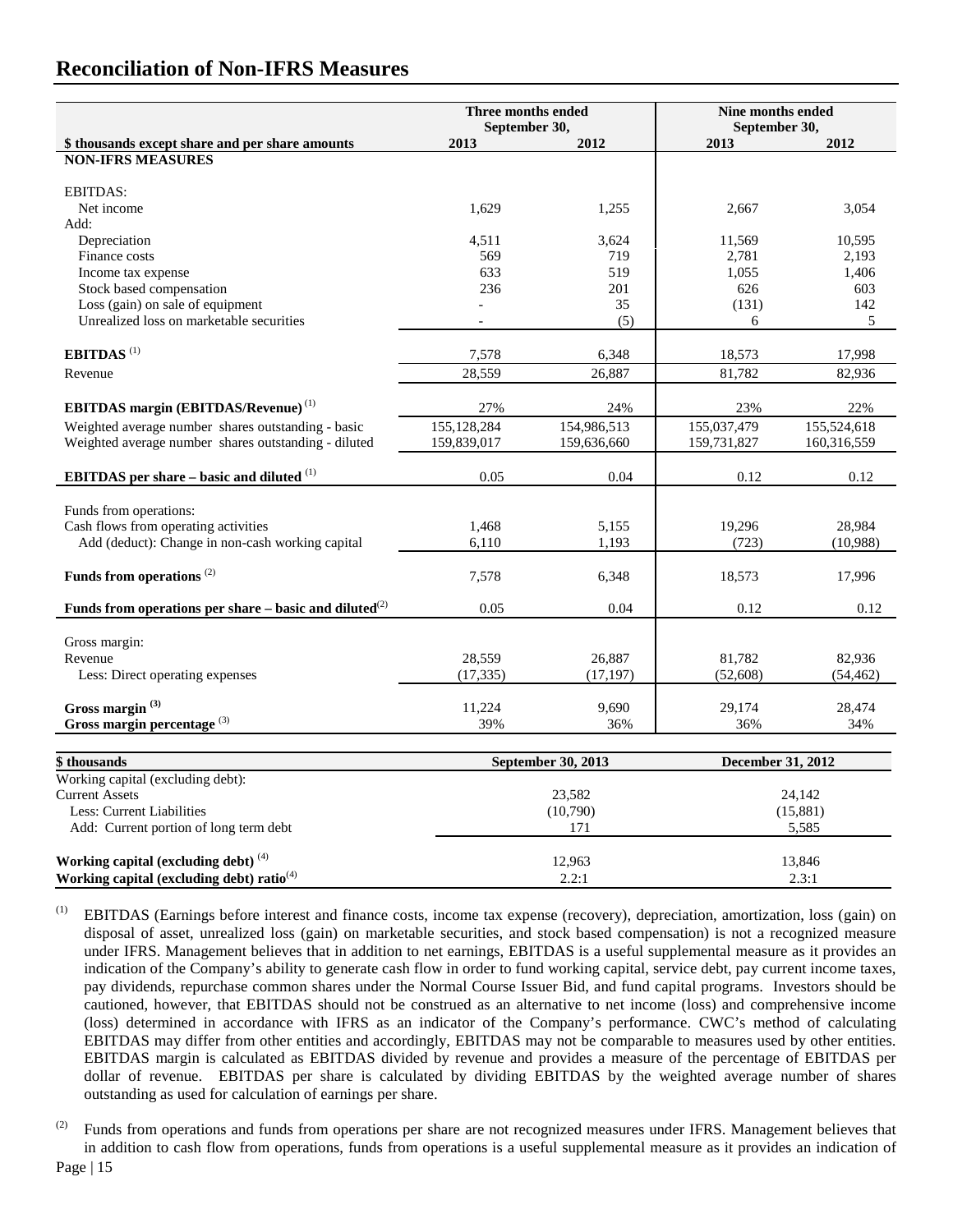the cash flow generated by the Company's principal business activities prior to consideration of changes in working capital. Investors should be cautioned, however, that funds from operations should not be construed as an alternative to cash flow from operations determined in accordance with IFRS as an indicator of the Company's performance. CWC's method of calculating funds from operations may differ from other entities and accordingly, funds from operations may not be comparable to measures used by other entities. Funds from operations is equal to cash flow from operations before changes in non-cash working capital items related to operations. Funds from operations per share is calculated by dividing funds from operations by the weighted average number of shares outstanding as used for calculation of earnings per share.

- $^{(3)}$  Gross margin is calculated from the statement of comprehensive income (loss) as Revenue less direct operating costs and is used to assist management and investors in assessing the Company's financial results from operations excluding fixed overhead costs. Gross margin percentage is calculated as gross margin divided by revenue. The Company believes the relationship between revenues and costs expressed by the gross margin percentage is a useful measure when compared over different financial periods as it demonstrates the trending relationship between revenues, costs and margins. Gross margin and gross margin percentage are non-IFRS measures and do not have any standardized meaning prescribed by IFRS and may not be comparable to similar measures provided by other companies.
- $(4)$  Working capital (excluding debt) is calculated based on current assets less current liabilities excluding the current portion of longterm debt. Working capital (excluding debt) is used to assist management and investors in assessing the Company's liquidity. Working capital (excluding debt) does not have any meaning prescribed under IFRS and may not be comparable to similar measures provided by other companies. Working capital (excluding debt) ratio is calculated as current assets divided by the difference of current liabilities less the current portion of long term debt.